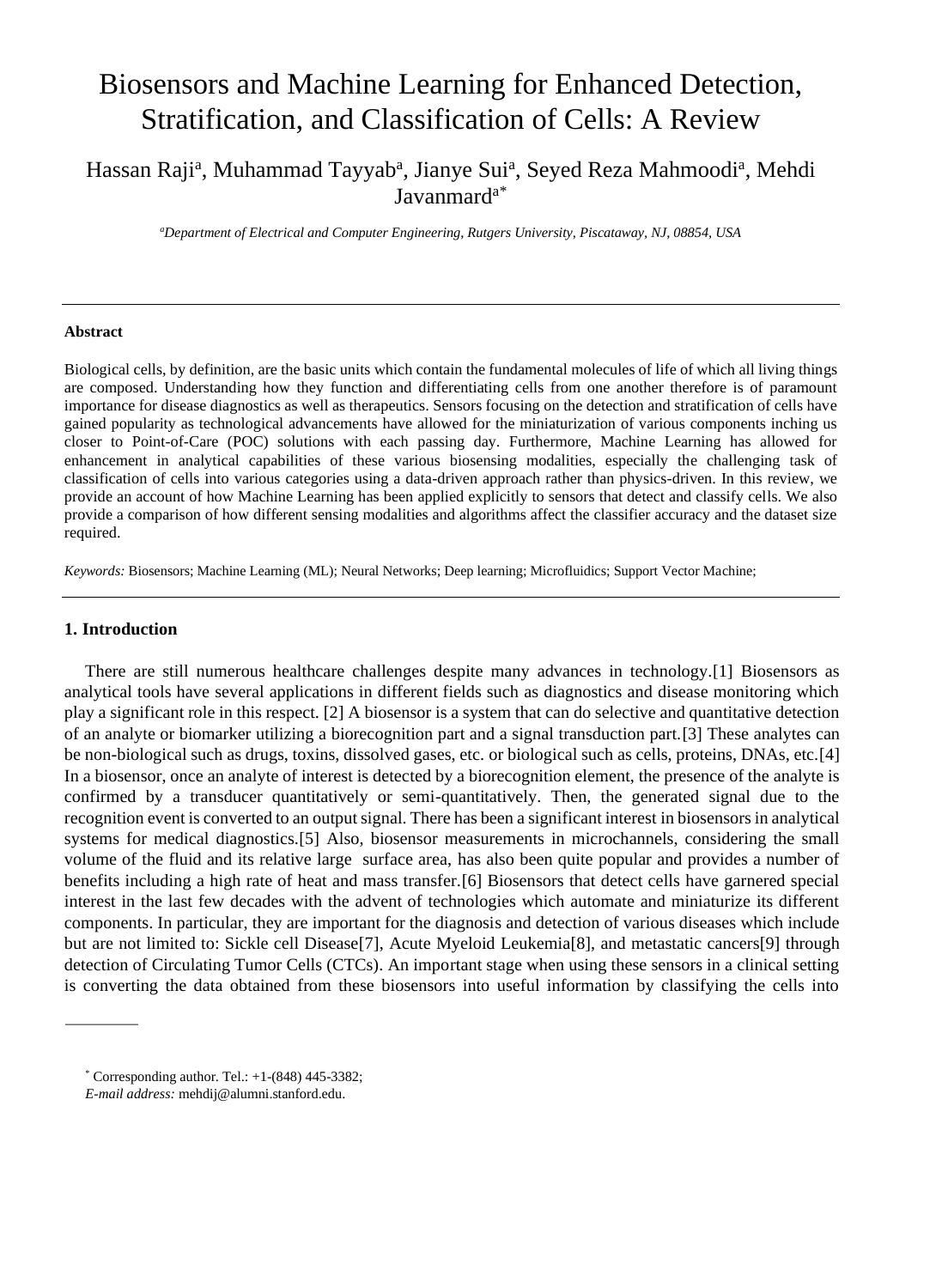different categories. For example, Circulating Tumor Cells need to be identified and separated from Red Blood Cells. There are a number of qualities which make a biosensor that detects cells more popular including rapid performance and response[10], high specificity[11], high sensitivity[12]. Also, other beneficial qualities include continuous measurement of analyte without involving experienced personnel[13], range[14], response time[15], stability[16], low cost[17], and accuracy.[18] Processing of the generated data from biosensors can be considered as an important stage that effectively influences the improvement of the above-mentioned qualities.

Machine learning, a subset of artificial intelligence, is a framework allowing algorithms to learn automatically from data. Many techniques based on machine learning (ML) have been shown to solve significantly difficult tasks in the real world. They are especially applicable to tasks that require learning a variety of patterns obtained from data. The reason such models can work extremely efficiently and with humanlevel performance is the fact that while using such methods, the given problem is defined in a precise mathematical framework. That framework uses large amounts of either labeled or unlabeled data, and then some general probabilistic algorithm is applied to find patterns in the dataset. Evidently, this can have numerous advantages as well as several drawbacks. These advantages include the fact that in many applications since some general model is used, there is no further need for hand-engineered expert knowledge which can be quite expensive or even ambiguous. For medical applications in particular, it has been shown that such methods can not only significantly outperform human-engineered expert knowledge, but they are also able to discover new knowledge.[19] Another advantage is that sometimes these methods discover patterns that could not have been discovered independently and might have seemed irrelevant at first. This overall makes them much more scalable compared to human intervened knowledge discovery. However, these approaches have some drawbacks as well. For example, in many applications, they are very heavy computations that takes several weeks for some models to train. More importantly, they require costly predefined labels in some supervised scenarios. Additionally, some applications are extremely sensitive to the choice of architectures or the hyperparameters are chosen. These drawbacks are being actively improved. As an example, in many classical classification problems, quite simple methods such as logistic regression or Support Vector Machine (SVM) have been shown to perform extremely well. For more complex tasks, more complex neural net-based architectures can be required.

In some biosensors, a large amount of data is generated quickly at the output, and the analysis of this data requires further processing by an experienced user that can lead to errors. Processing by a person can take time to analyze data, which can greatly reduce the efficiency of the biosensor. On the other hand, ML can identify features and trends, and can also provide understandable output. A quick web search shows that the application of Machine Learning in biosensors have seen an exponential rise in the last decade.

Other review papers have reviewed deep learning applied on microfluidics and image cytometry, but no paper specifically discussed the application of the broader concept of ML on biosensors detecting cells using various sensing modalities.[20],[21] In this paper, a review of ML publications on biosensors detecting cells is discussed whilst some pieces of useful information will be provided for biosensor engineers and scientists who want to use ML in their research. In this regard, an overview on main ML concepts is firstly discussed. The papers in this review are divided into four main categories based upon the detection mechanism used. These include: Electrical Detection, Optical Flow Cytometry, Microscopy-based detection, and Smartphone-based detection.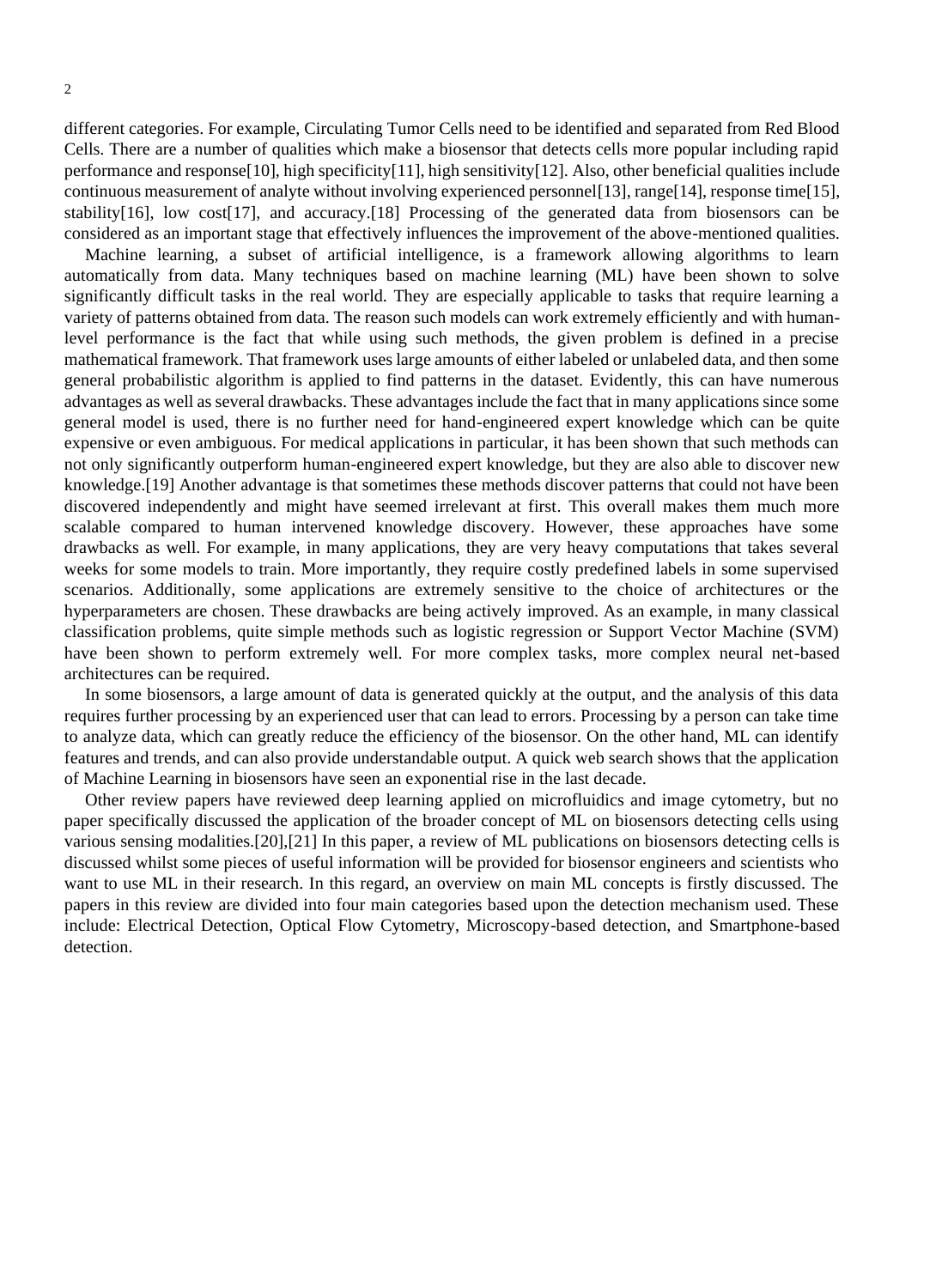# **2. Overview of main concepts in machine learning**

#### *2.1. Supervised ML*

In the supervised approach, a set of pre-defined labels should also be fed into the algorithm alongside the input dataset. It is then the algorithm's job to first extract meaningful features from raw data and then find the best parameters that are able to predict the mentioned labels on a separate test dataset as accurately as possible.

### *2.2. Unsupervised ML*

Unlike supervised ML approaches, in unsupervised approaches there are no pre-defined labels available in advance. As a result, algorithms themselves should discover the meaningful representations of the data that are useful per se or in some other downstream task, for instance a classification or regression problem as before. These algorithms can take different approaches towards finding such meaningful representations such as by probabilistic density estimation, clustering or latent variable modeling, etc. For instance, E.M (Expectation Maximization) is one of such methods.

### *2.3. Artificial Neural Networks*

One branch in machine learning which has recently gotten significant attention is called Artificial Neural Nets (ANN). These methods are loosely inspired by the inner functioning of the human brain, but in fact such methods apply many highly nonlinear and complex functions, a.k.a neurons, to the input data in a parallel fashion. These complex nonlinear dynamics allow them to extract much more complex and useful feature representations from raw data, thus leading to more useful representations and significantly better performances in many complex tasks. The process of learning within such ANN models is in fact the finding of optimal parameters for synaptic weights of the neurons in order to gain a reasonable accuracy. Also, it is necessary to mention that in most ANN architectures, more than one layer of neural operations are cascaded to make them solve more complex tasks, thus giving them the name "Deep Learning models".

#### *2.4. Convolutional Neural Networks*

A specific form of ANNs is called Convolutional Neural Nets (CNNs). These architectures are specifically designed for image-based tasks such as image/video classification, object detection, tracking, recognition, etc. although they have been applied to other problems as well. In contrast to Feed Forward Neural nets, these architectures use specially designed cells that utilize a convolution operation. More specifically, the learnable weights of the network are the parameters of a set of convolutional kernels which are convolved with the input images or the outputs of each layer. Such architectures were initially designed for problems focusing on images, mainly because they take advantage of the effect of spatial-invariance in the images as well as the importance of locally-neighboring features. A result, they convolve the same shared parameters across the whole image.

# *2.5. Support vector machine*

Support vector machine (SVM) is one of the most commonly used methods for many supervised classification tasks where a set of n-dimensional data-points are given as the input, each accompanying a true label. The goal of SVM is to find hyper-planes (generalization of lines and planes to higher dimensional spaces) that can accurately separate these data-points. For instance, in 2D space, this hyper-plane would be a simple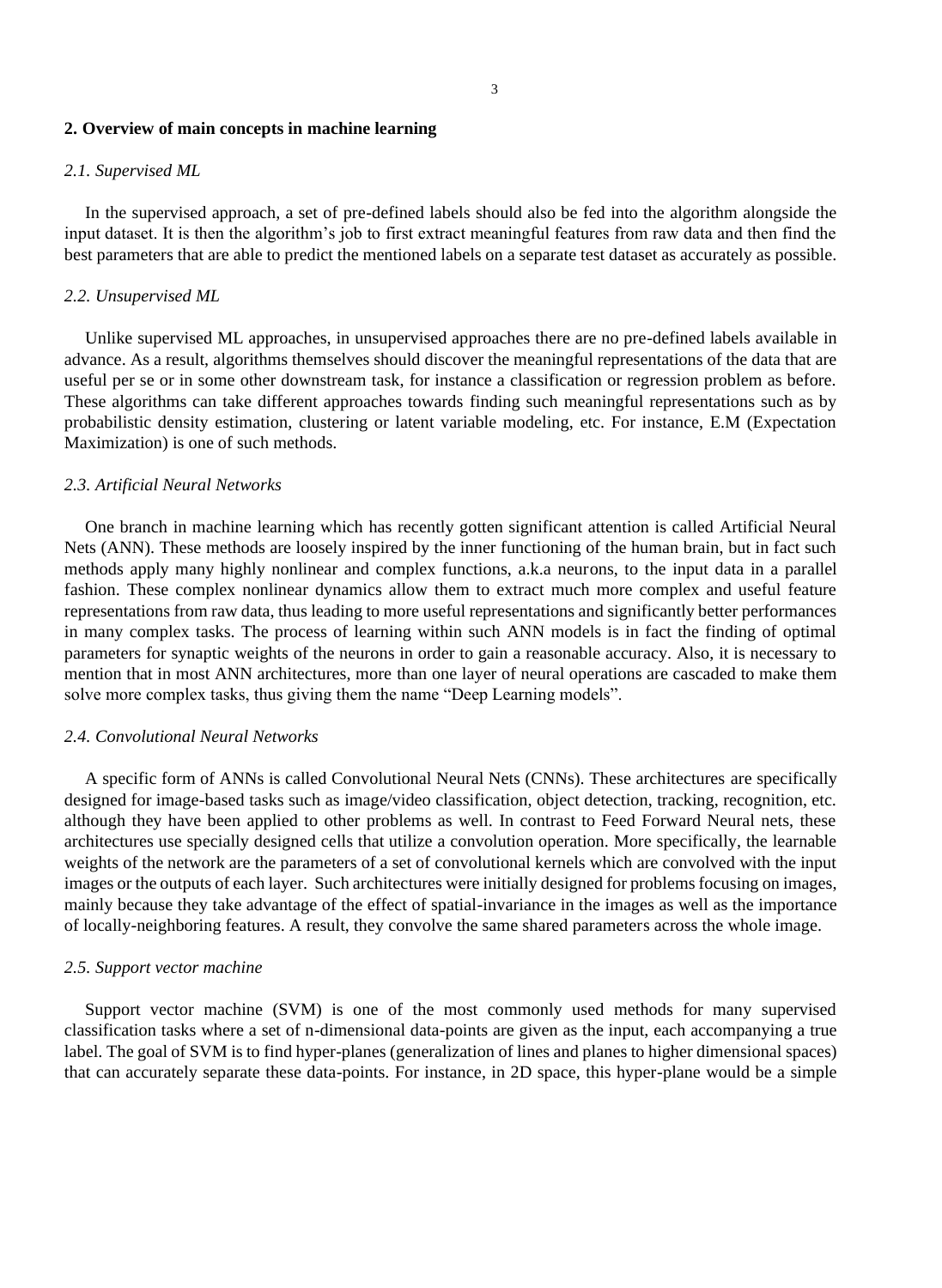line which divides the space into two sub-regions, each corresponding to a different class. These hyperplanes are defined by a set of points called the support vectors.

# **3. Machine Learning in Different Biosensing Techniques**

#### *3.1. Microscopy-based Detection*

Microscopy-based detection implies the use of a microscope to obtain images or videos of cells. These images or videos need to be processed to identify and quantify cells. ML has tremendous power in the analysis of microscopic image data by making accurate predictions on large sample datasets. ML algorithms eliminate much of the manual steps required to process data, thereby reducing the processing time and eliminating human error. In the next following paragraphs, we present sensing approaches based on ML algorithms on data obtained using this detection method.

Neural networks are often utilized in image analysis, and thus, this technique also draw a lot of attention to the studies of cells using microscopic detection. Koohababni et al. utilized Mixture Density Networks (MDNs) to identify cell nucleus.[22] MDNs are suitable candidates for mapping single inputs to multi outputs. So, in their work, these NNs were used to detect several seeds in an image path. Features were learned by a CNN in which images were used as the input datasets. Furthermore, MDN detected nucleus within the image patch by a Gaussian distribution. Their presented method was able to identify cell nucleus in colorectal histology images. In another study, the authors used neural networks (NN) in inline holography microscopy for high-speed cell sorting.[23] They showed that this label-free imaging technique can be applied for ultrafast, cell sorting with a high accuracy. A CNN-based single-frame super-resolution processing proposed by Huang et al. for lensless microfluidic cell counting with a demonstrated lensless blood cell counting protype.[24] The CNN-based single-frame SR processing improved the low-resolution cell images with lower hardware cast thus making it potentially a viable candidate for use in point-of-care diagnostics. Mayerich and colleagues presented a method for cell soma detection in Knife-Edge Scanning Microscopy (KESM) using ML.[25] The high throughput of this data required cell classification to be performed at a high rate. In this paper, they used pattern recognition employing a multi-layer feed-forward neural network to accurately locate neuron positions in the rat brain. They demonstrated that the accuracy of their algorithm exceeded the performance of standard feature detection algorithms and can be implemented on commonly available and affordable hardware architectures. Other researchers demonstrated the use of a NN to simulate the movement and behaviour of red blood cells in blood plasma.[26] In this study, the NN was taking a numerical simulation as an input. Alternatively, the input could also be a video recorded from an actual biological experiment. Their results indicated that for uncomplicated box channels, there was no advantage of using this method instead of fluid streamlines. However, in a more complicated geometry, the NN performance showed a significant improvement. Such a simulation could be used for optimizing the microfluidic channel geometry. A combination of feature selection algorithm and NN classifiers was carried out in another research. The objective of this study was to recognize five types of white blood cells in the peripheral blood.[27] For this purpose, nucleus and cytoplasm were segmented using the Gram-Schmidt method and snake algorithm. Moreover, three kinds of features (morphological, textural, and color) were extracted from the segmented areas. Next, the best features were selected using Principal Component Analysis (PCA). Finally, five types of white blood cells were classified using Learning Vector Quantization neural network (LVQNN). Falk et al. proposed plugin in a software package for cell detection and cell segmentation based on deep learning allowing users to employ this plugin without having knowledge of ML.[28] Unlike previous similar software packages, their plugin, U-Net, had the capability to be trained and adapted to new sets of data and tasks by ImageJ® software interface.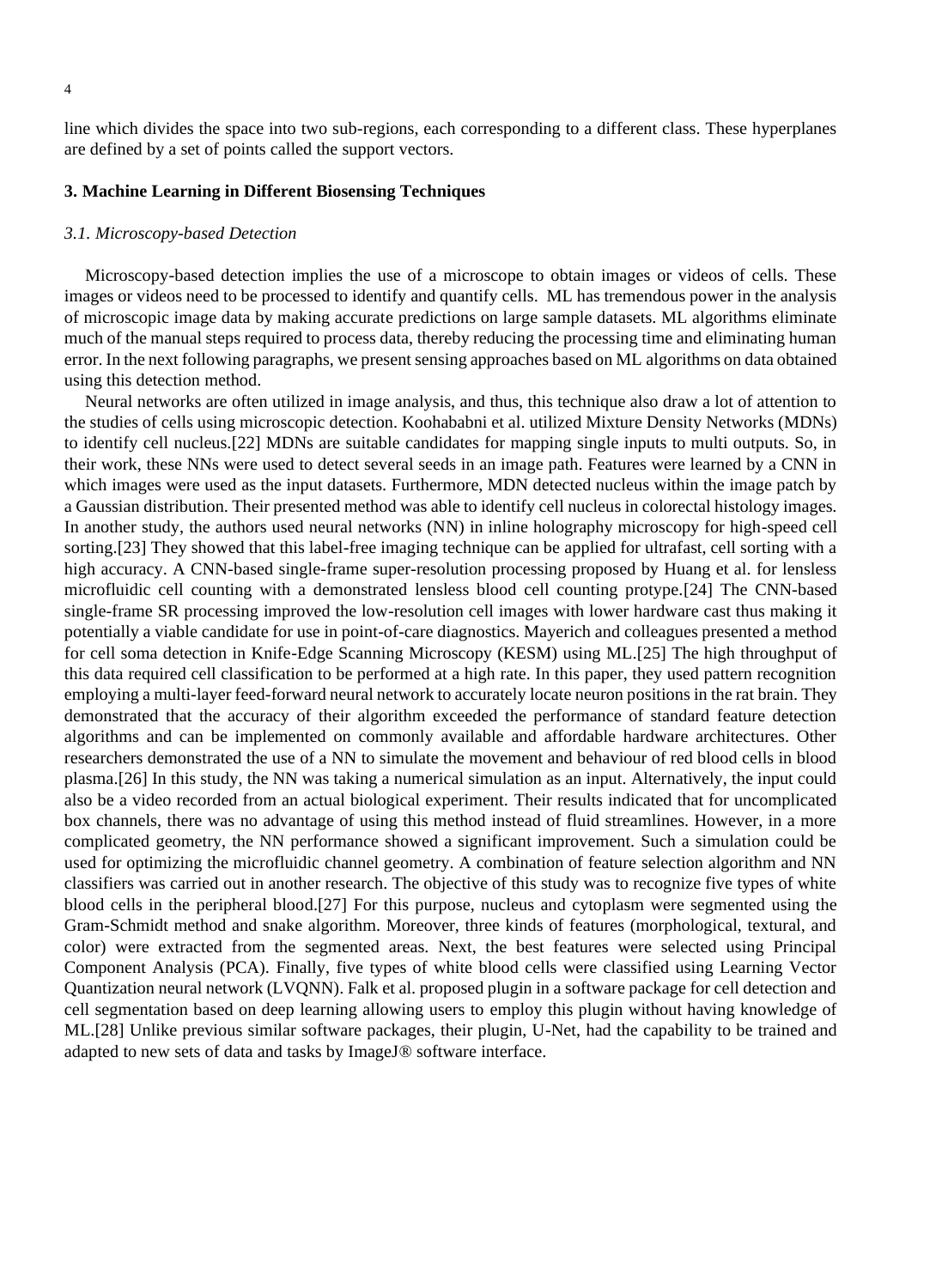Deep learning as a powerful tool to overcome image segmentation was also applied in the study performed by Van Valen and colleagues. The authors demonstrated that deep CNN is able to successfully segment and classify different mammalian cells. This deep learning technique was accurate, curated segmentation results in a short period of time, segmented variety of cell types, and differentiated different types of cell lines from each other.[29] Zhang and colleagues have recently demonstrated a novel cell detection and cytometry technique by incorporating magnetically modulated lensless imaging.[30] A deep learning-based classifier was empoyed to enhance the specificity of their cytometer which also allowed to detect MCF-7 circulating tumor cells based on their spatio-temporal features under a controlled magnetic force. In another study, Akram et al. presented a CNN-based method providing cell segmentation proposals. These proposals initially represented bounding boxes utilizing a fully CNN (FCN) and then predicted segmentation masks for bounding boxes using another CNN.[31] They compared their proposed techniques with other conventional cell detection and segmentation methods and concluded that their method has a better performance in terms of common evaluation parameters. Similarly, Xie et al. used a deep learning-based object detection method, Faster Region-based CNN, along with a transfer learning process to detect cells in microscopic images.[32] By conducting analysis on 314 images, 50 for training and 314 for testing, they reported a miss rate of 1.3% and a detection accuracy of 98.4%. In another biosensor study, Faster Region-based CNN was applied for cell detection by segmentation and classification, to cell detection.[33] Their experiments showed that cells can be detected in microscopic images using Faster R-CNN. Furthermore, this technique improved cell detection performance, saved time, and was easily implemented. Another research group, developed a high-throughput and automated RBC classification method utilizing patient-specific microscopy images.[34] In this work, initially a hierarchical RBC patch extraction method was used for the sickle cell disease (SCD) sensing. Additionally, a shape-invariant RBC patch normalization technique was employed for the input of deep nets enabling to save time during learning and training procedures and to exclude unnecessary background patches.

In a biosensor research, T-cells and B-cells were distinguished in a pillar-based microfluidic cell counting system by applying a SVM classifier based on the histogram of oriented gradients (HOG) and color distribution features (Fig. 1).[35] First, a linear-kernel SVM was trained to detect cells from a background in dual dyed images. Subsequently, the cells in a single dye image were identified by the first SVM based on HOG features found in the image using a sliding window method. At last, a Radial Basis Function (RBF)-kernel SVM was trained with the color information of found cells to differentiate T-cells from B-cells.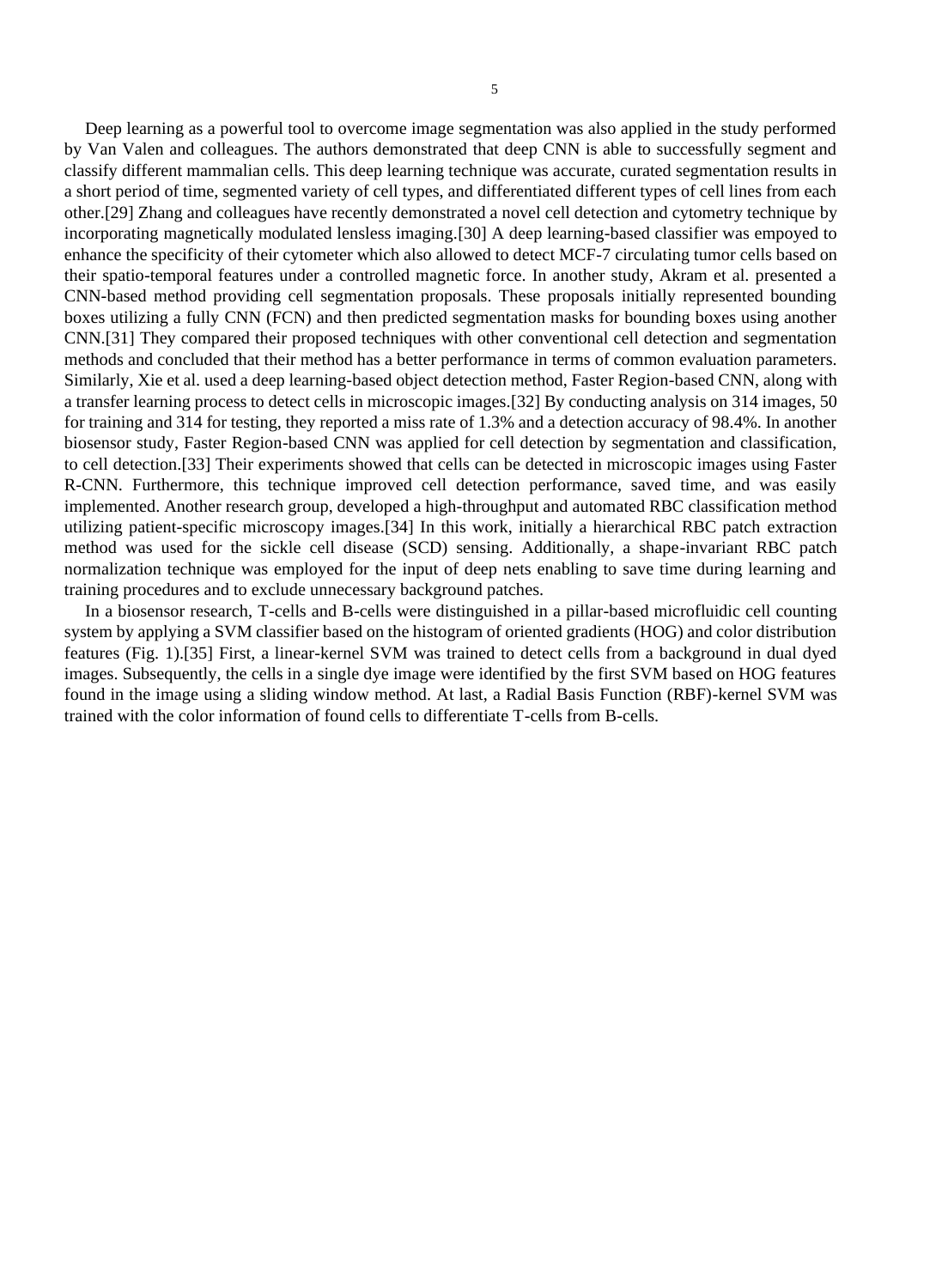

**Fig. 1** Outline of the Microscopy-based system proposed in reference [35]. Blood was injected into the device through inlet while leukocytes were trapped in different zones based on the deformability and size difference. The proposed experiment setup and block diagram of cell detection using ML is also shown in this figure. In the block diagram of the cell detection framework, it can be inferred that using Support Vector Machine (SVM), training images are centered, cropped, and labeled. The Histogram of Gradients (HOG) and color data was computed using the processed images for the classification of cells. Adapted from [35].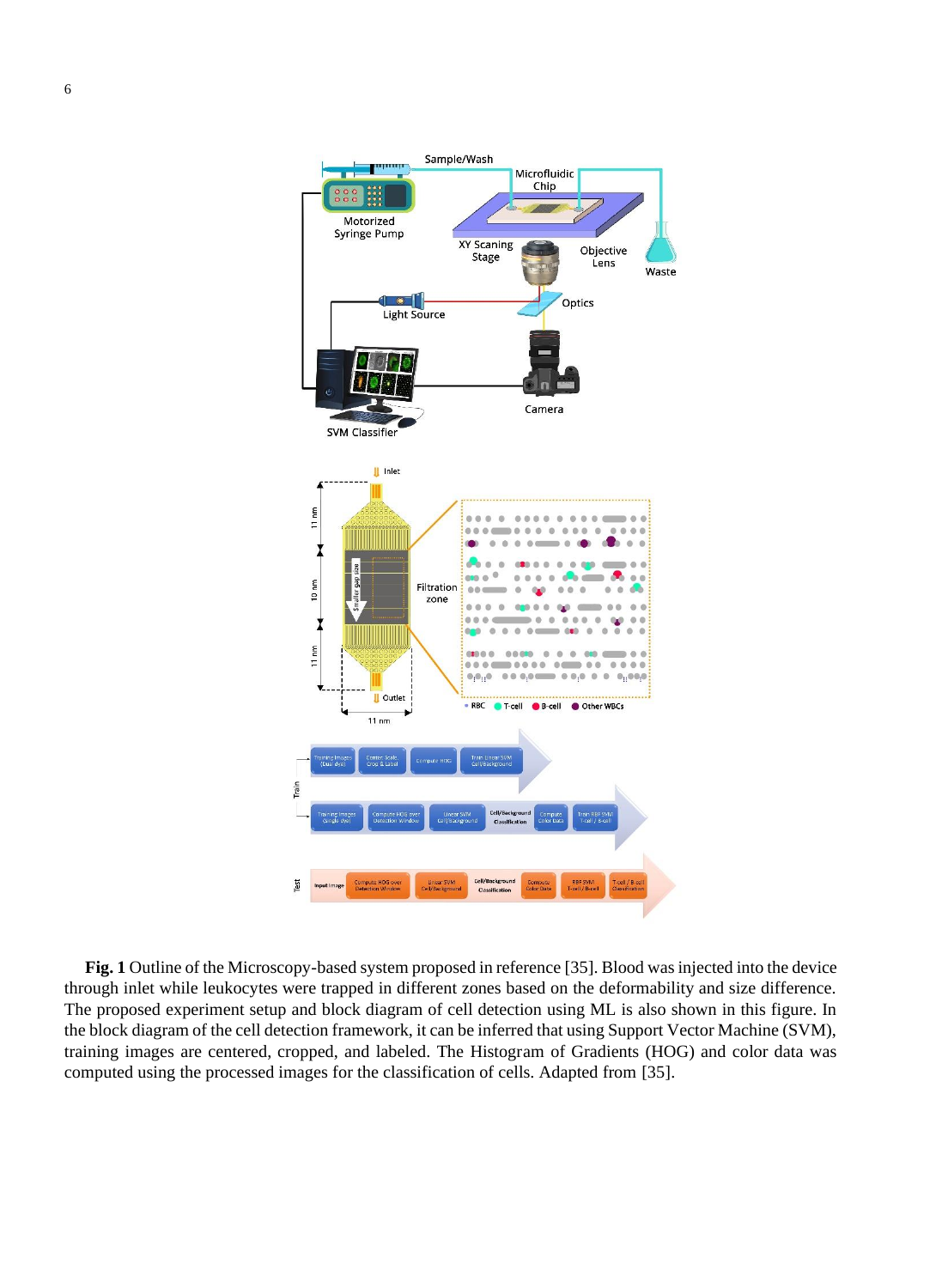SVM can be used for image classification, and also for detecting and differentiating the cells in postprocessed images. A support vector machine was employed by Long et al. with an iterative training procedure to detect unstained viable cells in bright field images.[36] They proposed a novel algorithm called "Compensatory Iterative Sample Selection'' to handle the extremely unbalanced training sample set, which made the decision boundary more accurate. Uslu et al. developed computer vision-based algorithms to quantify the leukemia cells captured and separated by immunomagnetic beads.[37] SVM was implemented to quantify target cells in the images captured by a bright field microscope. To rebalance the dataset, where non-cell images were the majority, non-cell images were down sampled before the training, radial basis function was selected as the kernel function. In another work performed by Guo et al. an SVM was applied to analyze the intensity and phase images acquired by the optofluidic time-stretch quantitative phase microscopy.[38] They proposed a high-throughput label-free single-cell method for screening lipid-producing microalgal cells by optofluidic time-stretch quantitative phase microscopy. Features extracted from the images were used in the classification of nitrogen-sufficient and nitrogen-deficient E. gracilis cells. In another study, a computerized detection of Acute lymphoblastic leukemia using microscopic images was investigated.[39] K-means algorithm was performed after image processing to segment cell nuclei. The geometric features and statistical features were extracted for classification. Means of SVM classifier were used to classify cancerous and noncancerous cells. The cells were further classified into subtypes by a multi-SVM classifier. The accuracies of the two classifiers were both above 95%. Similarly, ML has also been used in image-based screening of bacterial growth. A live microscopy detection system of bacterial growth was presented by Wand et al.[40] They showed that this imaging platform was able to analyze the time-lapsed holographic images using deep NNs for rapid detection of bacterial colonies within 7–10 h. Guo and colleagues proposed a high-throughput label-free single-cell method for screening lipid-producing microalgal cells by optofluidic time-stretch quantitative phase microscopy.[41] A SVM was applied to analyze the intensity and phase images acquired by the optofluidic time-stretch quantitative phase microscopy. 188 features extracted from the images were used in the classification of nitrogen-sufficient and nitrogen-deficient E. gracilis cells. It achieved an 2.15% error rate in cell classification.

Some other ML algorithms are also employed in analyzing the data obtained by microscopic image cytometry. Huang et al. demonstrated the use of a technique based on Extreme Learning Machines (ELM) for single-frame super-resolution processing applied on a microfluidic contact imaging cytometer platform.[42] Compared with the commercial flow cytometer, less than 8% error was observed for the absolute number of microbeads. They demonstrated in another paper that by mixed flowing of HepG2 and Huh7 cells as the inputs, the developed scheme achieved 23% better recognition accuracy compared to the one without error recovery. Whereas, it also achieved an average of 98.5% resource-saving compared to the previous multi-frame superresolution processing.[43] Autoencoders are considered an unsupervised learning technique since they don't need explicit labels to train on. However, to be more precise they are self-supervised because they generate their own labels from the training data. A microfluidics-based platform for single-cell imaging in-flow and subsequent image analysis using Variational Autoencoders (VAE) for unsupervised characterization of cellular mixtures was demonstrated In Constantinou's paper.[44] Heterogeneous mixtures of yeast species were classified with 88% accuracy. Microfluidic Imaging Flow Cytometry (MIFC) is an emerging method of microscopic imaging, which aims to reduce the complexity of the tasks involved in cytometry by combining flow cytometry with digital microscopy.[45] This technique promised significantly higher throughput and was easy to set up with minimal expenses in Kalmady et. al study.[45] This group employed MIFC for obtaining images instead of image cytometry. They proposed a transfer learning and ensemble learning-based approach for the automation of cytopathological analysis of Leukemia cell-line images. Compared to earlier works, the use of fine-tuned features from a modified deep NN for transfer learning provided a substantial improvement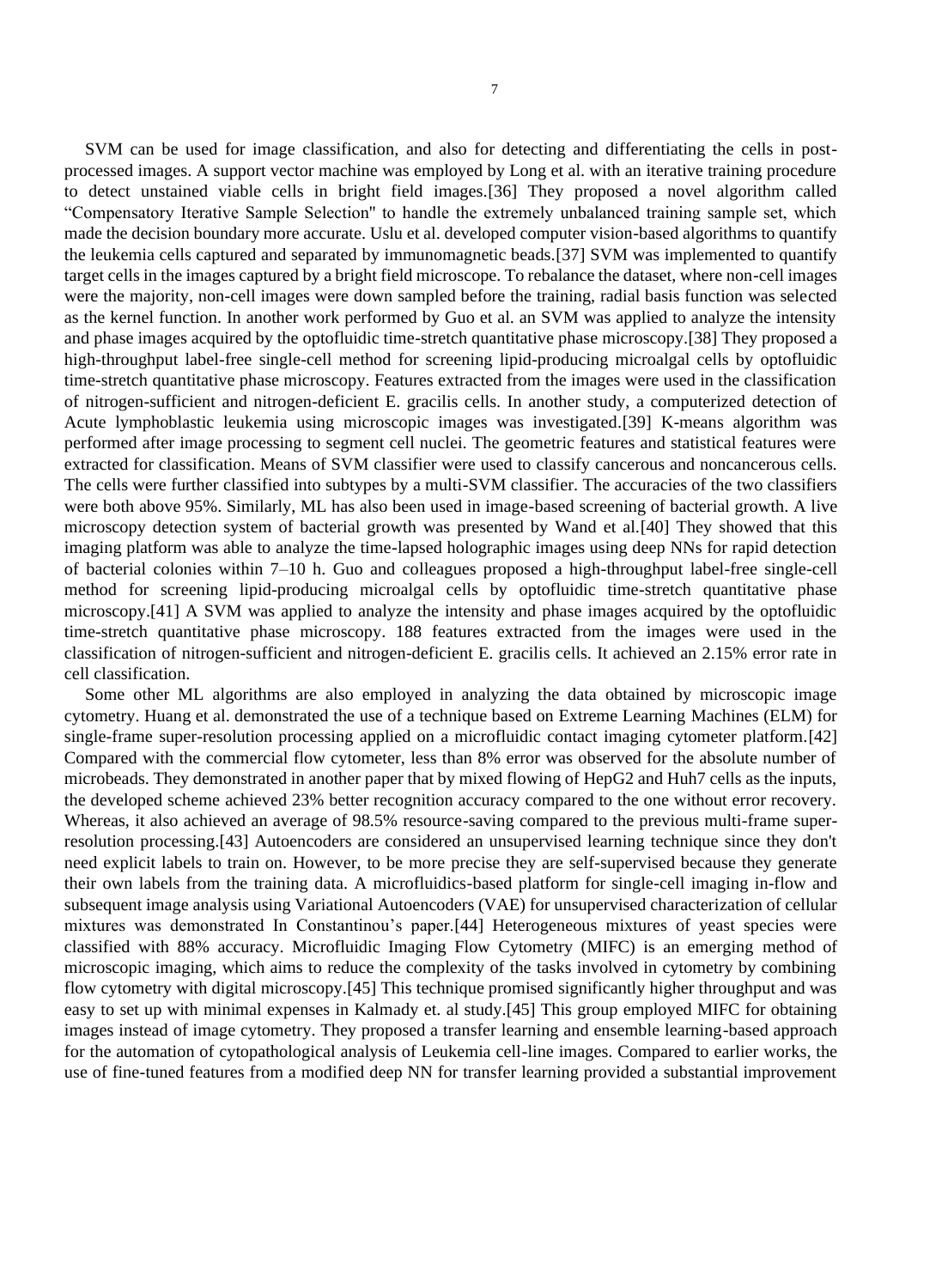in performance. In another example, Tang Yu et al. employed image processing algorithms to classify yeast cells in a microfluidic channel.[46] They compared linear support vector machine (LSVM), distance-based classification (GED), and k-nearest-neighbor (KNN) classifiers. It was also shown that these three classifiers had similar accuracy in their biosensor among which KNN being the most versatile classifier, and SVM has the fastest processing time.

A new segmentation algorithm for the classification of five types of white blood cells by Su et and colleagues.[47] Their segmentation algorithm was based on finding a discriminating region of white blood cell tones in the color space. In their study, three different NN-based classifiers of MLP, SVM and HRCNN were adopted for classifying white blood cells. It was shown that the proposed system incorporated with a trained MLP can reach the highest performance. In another label-free approach, Go et al. used digital in-line holographic microscopy (DIHM) paired with ML models to identify and classify different types of erythrocytes: discocytes, echinocytes, and spherocytes.[48] Four different models were used to determine the best algorithm: Support Vector Machine (SVM), Decision Trees, Linear Discrimination Classification (LDC), and k-nearest neighbor (KNN) classification. The decision trees exhibited the best identification performance for the training sets (n=440,98.18%) and test sets (n=140, 97.37%). In terms of two ML-based approaches, namely ELMSR and CNNSR, a research was conducted to solve the low-resolution problem in a lensless microfluidic imaging using CMOS image sensors for blood cell counting.[49] In this paper, low-resolution lensless of cell image was the input and an improved high-resolution cell image was the output. At the end, cell resolution was improved 400% while the cell counting results were in line with commercial flow cytometers. The same group proposed a single frame lensless microfluidic imaging where a ML algorithm, ELM-SR, was used for recovering highfrequency details existing in the low resolution frames.[50]



**Fig. 2** Inline digital holography microscopy (DHM) utilized in [51] by Singh and colleagues [51] for characterizing cells in flow. As shown, in this figure, experimental arrangement of inline-DHM is shown which enabled recording holograms of cells in bulk flow along with multiple experimental parameters. The output data was used in a classifier enabling detection of tumor cells. Adapted from [51].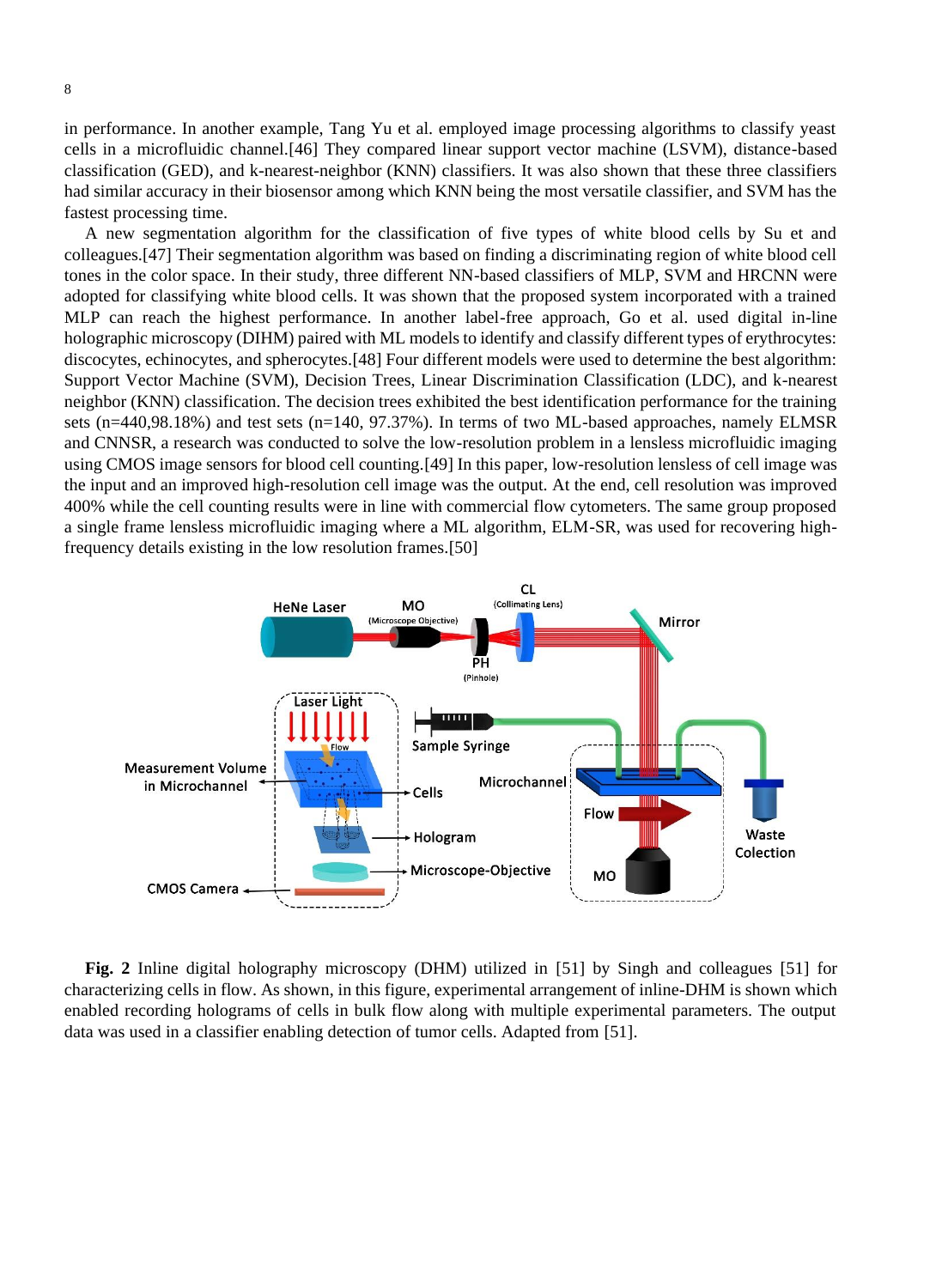Singh et al. employed ML-based gating criteria to differentiate tumor MCF-7 circulating tumor cells from blood cells when flowing through a microchannel (Fig. 2).[51] First, classifiers were developed using extracted features from training sets of blood cells and tumor cell lines. This classification system was tested with CTS spiked in a background of blood cells and was able to identify tumor cells concentration of 10 cells per ml, with false positive rate of 0.001%. Mao et al. proposed an microscopic image-based circulating tumor cells (CTC) detection employing an SVM classifier with hard-coded Histograms of Oriented Gradients features and a CNN classifier with automatically learned features.[52] Their classifiers applied to a challenging dataset which showed that it detected CTC automatically in a minimally invasive way. This image-based CTC detection was independent of the cell marker expression and was not limited to any cancer type.

#### *3.2. Optical Flow Cytometry*

A microfluidic flow cytometer is an integrated system which consists of microchannels for flow and optical sensors for detection. Typically, the cell is detected using scattered light from laser beams illuminating the cells flowing through the detection chamber in a microchannel. Ideally, the biosensor would be portable, easy to operate, and suitable for use as a point-of-care diagnostic device.

Various research groups applied deep learning with their microfluidic flow cytometers to analyze the singlecell images for cells classification .[53] A CNN classifier allowed them to identify the class of 21-by-21 pixel single-cell images in less than 1 millisecond. This classifier utilized image extraction and recognition by training the network on acquired image datasets of cells. With the help of classifier, the cytometer accurately counted and identified label-free flowing cells by using a live video stream of a large-volume sample. Soldati et al. classified droplet content by combining multiple ML algorithms.[54] By integrating computer vision techniques, automatic classification of droplets was carried out using CNNs with an accuracy of 96%. In addition, this group utilized NN for object detection and were able to segment the images of droplets and cells in order to measure their relative volumes. It corrected estimation of ECAR up to 20%. A deep learning pipeline was proposed by Li and his colleagues. It operated directly on the measured signal from the time-series waveforms of an imaging flow cytometer. The features were extracted employing the model itself (Fig. 3).[55] In this study, a long feature extraction and signal processing steps were entirely avoided so that the time of cell analysis was reduced significantly. It has been shown that this method was able to classify OT-II WBCs and SW-480 epithelial cancer cells with a high accuracy of 95%. Hence, cell sorting was performed in orders of magnitude faster than previous studies, enabling real-time label-free cell sorting.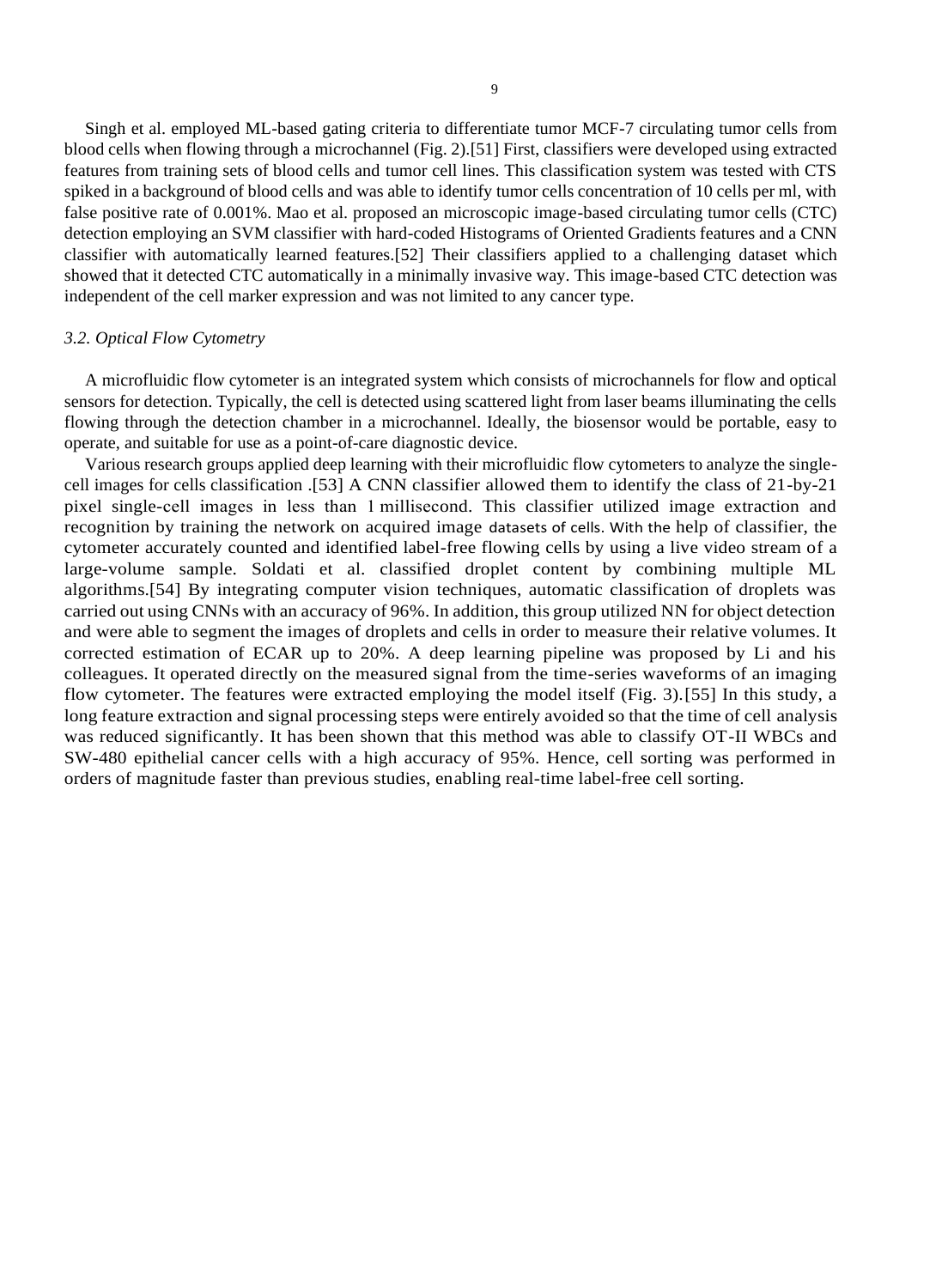

**Fig. 3** Overview of the application of deep learning in flow cytometry presented in [55]. In this research, hydrodynamic focusing mechanism was employed in a microfluidic channel to align the cells in the centerline of the main channel. Line images of the cells in the channel was captured by time-stretch imaging system by the rainbow pulses. These rainbows were images of cells which were flowing into the microchannel at high speed. Consequently, without further signal processing, the waveforms of time-stretch imaging were outputted to a deep NN where cell classification was carried out rapidly with high accuracy. Different cells were charged and then categorized before being separated into different collection tubes. Adapted from [55].

In a microfluidic-based imaging flow cytometry (IFC) technique, an accurate classification framework was presented for the first time. It was based on deep learning for unstained IFC data for three unstained, unlabeled, unstained leukemia cell lines.[56] They demonstrated that instead of using conventional fine segmentation and explicit feature extraction, by using deep-learning algorithms, coarsely localized cell lines can be successfully classified. Sun et al. used a deep CNN to learn the biological characteristics of 2D light scattering patterns in the azimuthal and polar angle from a microfluidic cytometer and ultimately identified label-free lymphocytic leukemia cells. Their deep learning network accurately detected Jurkat and BALL-1 cells with an accuracy of 0.932, and the sensitivity and specificity were 0.92 and 0.94453. An ANN was used in Glushkova and colleagues' work to count blood cells based on the light signal, when cells passed through a microchannel.[57] This system was used for classification of leukocytes, erythrocytes and platelets of blood samples. Another research group, presented a label-free technique that used a digital inline holographic microscopy for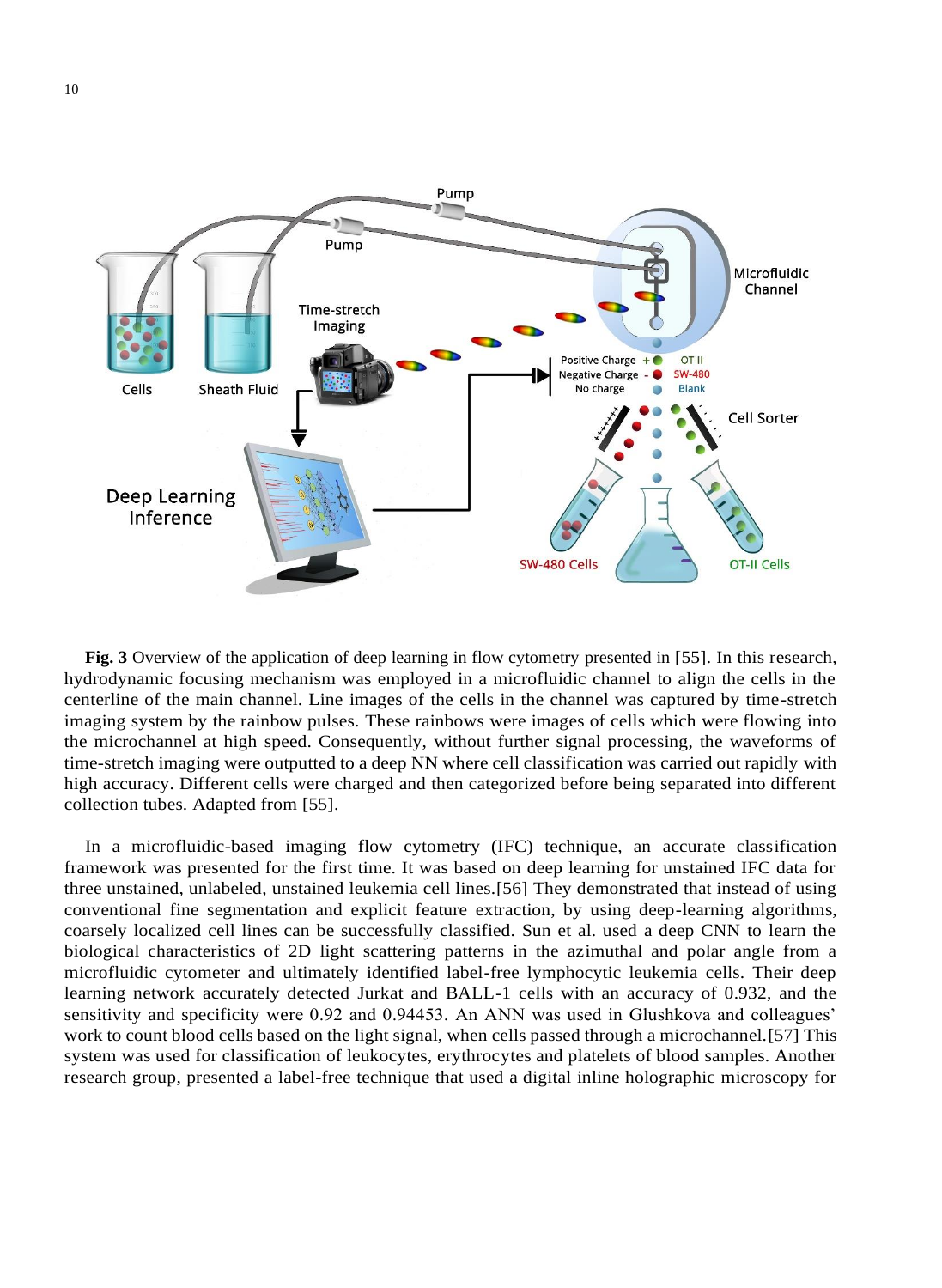cell imaging, integrating NN for high-speed classification.[58] Their method classified cells at a much shorter process delay in comparison with previous studies due to the use of immediate holographic interface pattern as the the input of NN. An 89% accuracy was obtained from network simulations for a ternary classification task of WBCs. Chen et al. integrated feature extraction and deep learning with high-throughput quantitative imaging enabled by photonic time stretch, achieving high classification accuracy (95.5%).[59] Their system captures quantitative optical phase and intensity and extracts multiple biophysical features of individual cells. These biophysical measurements thus form a hyperdimensional feature space in which supervised ML is performed for cell classification.

Among the studies employing ML for optical flow cytometers, SVM is one of the most popular algorithms. In an study, SVM algorithm was applied to analyze MFC dataset in order to detect minimal residue disease in acute myeloid leukemia and myelodysplastic syndrome patients automatically.[60] The original raw data were encoded using a multivariate Gaussian mixture model and then fed into the SVM classifier. They validated this with a large-scale clinical data and clinical outcome. Another research group developed an in vivo Photoacoustic Flow Cytometry (PAFC) system to achieve in vivo melanoma inspection.[61] They implemented a support vector machine algorithm to discriminate signals and noises based on the continuity, amplitude, and photoacoustic waveform pulse width extracted from photoacoustic waves. A model accuracy of 92% was accomplished. Lin et al. developed a label-free light-sheet microfluidic cytometer for single cell analysis by two-dimensional (2D) light scattering measurements.[62] Incorporating the cytometer with SVM algorithms, a high accuracy was achieved in automatic classification of senescent and normal human fibroblasts. Four parameters (contrast, correlation, energy and homogeneity) were calculated for light scattering patterns and used as features in the SVM classifier. A linear kernel function was adopted with 5-fold cross validation. The SVM was used by Toedling and colleagues for automatic detection of leukemic cells from patients' bone marrow and peripheral blood samples in flow cytometry readouts.[63] Manually gated leukemic cells were recovered by SVM with 98.87% specificity and 99.78% sensitivity which showed the potential of a well-established multivariate-analysis technique.

#### *3.3. Smartphone-based Detection*

Smartphone-based sensors are closely related to the microscopy-based sensors since they replace the microscope with the smartphone cameras, which are often supplemented by an attachment and have the same output i.e. image. They are becoming increasingly popular because of their small footprint and widespread availability of smartphones. Furthermore, they eliminate the need for specialized optical equipment like microscopes and spectroscopes by substituting it with relatively inexpensive and portable attachments. Smartphone-based biosensors utilizing ML, therefore, have tremendous promise for being used as point-of-care diagnostic devices with minimal training and knowledge required for operation.

A cost-effective method proposed by De Haan et al. was capable of automatic screening of sickle cells (SC) in a deep learning framework.[64] The framework included two complementary deep NN (Fig. 4). The first one standardized and enhanced blood smear images from a smartphone microscope while the second one acted on the output of the first image and performed the semantic segmentation between SC and healthy cells in a blood smear. Furthermore, the segmented images were utilized for the diagnosis of SC disease and achieved an accuracy of 98%.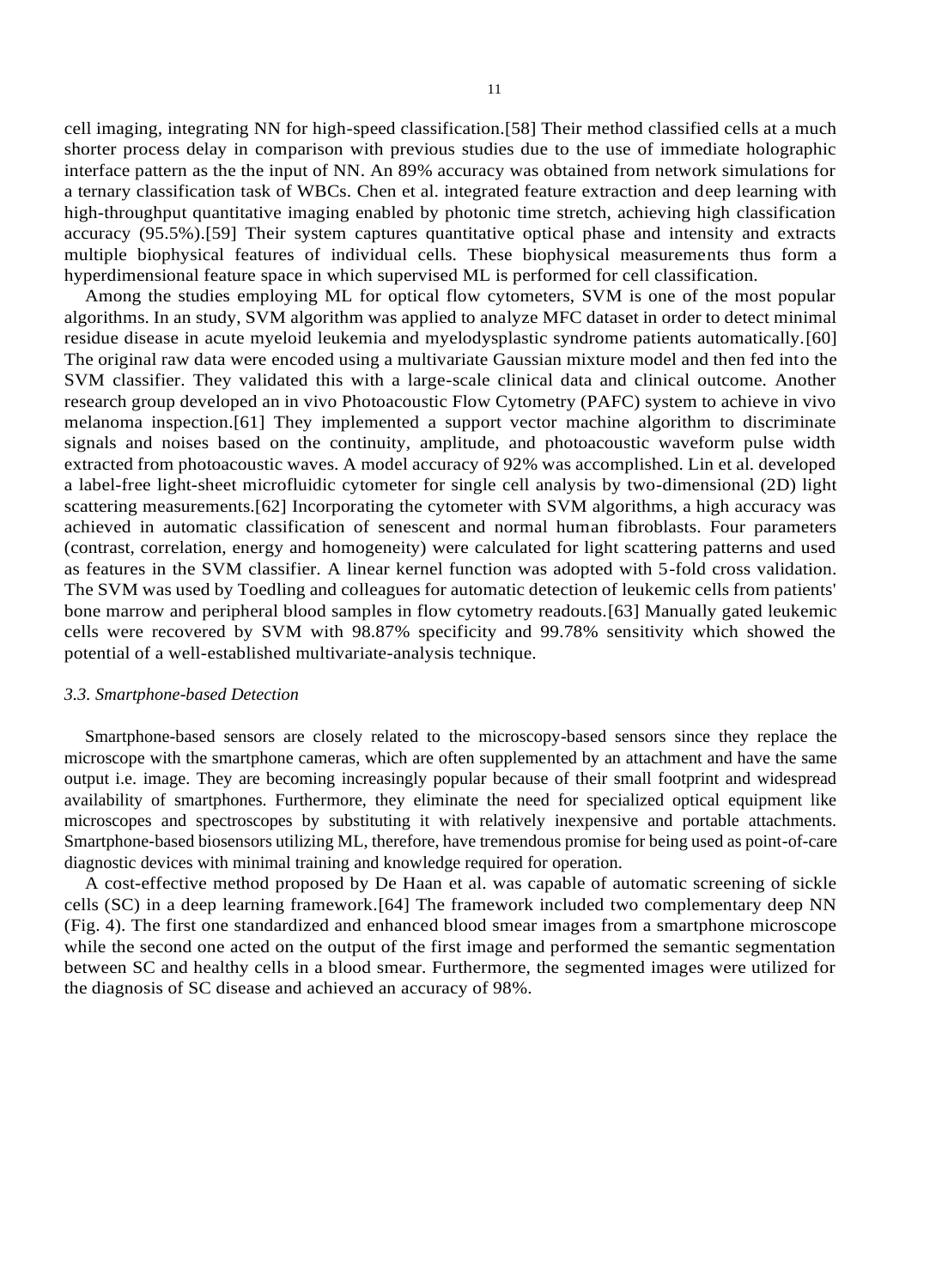

**Fig. 4** Overview of smartphone-based biosensor employed by de Haan and colleagues. [64] (A) Photograph of the smartphone-based system, the overall design, and the light path is shown from left to right. Reprinted from [64] (B) workflow of deep learning process is presents. This learning algorithm has been used sickle cell analysis to enhance blood smear images and carry out semantic segmentation between SC and healthy cells. Adapted from [64].

A comparison of different ML algorithms was carried out for waterborne pathogen (Giardi) detection using a smartphone- based setup.[65] The accuracy and the Area Under the ROC curve (AUROC) of different ML models were compared including, but not limited to SVM, nearest neighbors and ensemble methods. All the models had a classification accuracy above 81%, while the AUROC values were greater than 0.7. The best predictive performance was obtained using bagged trees (Ntree=400). Fine and cubic kNN classifiers provided fast fitting speeds, but their predictive accuracy was relatively poor. On the other hand, SVM and bagged ensemble classifiers were promising at their prediction accuracy, while their training speeds were slower.

# *3.4. Electrical Detection*

Electrical detection refers to the use of electrical circuits to obtain data in the form of electrical signals. These signals can be impedance, voltage, current or any other electrical signal. Impedance is generally the most commonly used parameter to identify and quantify cells. When a cell passes through the electrodes in a microfluidic channel, a change in impedance occurs. The output signal is determined by the cell's properties such as cell size, conductivity, and permittivity. Electrical Detection of cells has many advantages over traditional optical detection. Since there is no need for bulky optical equipment, electrical detection devices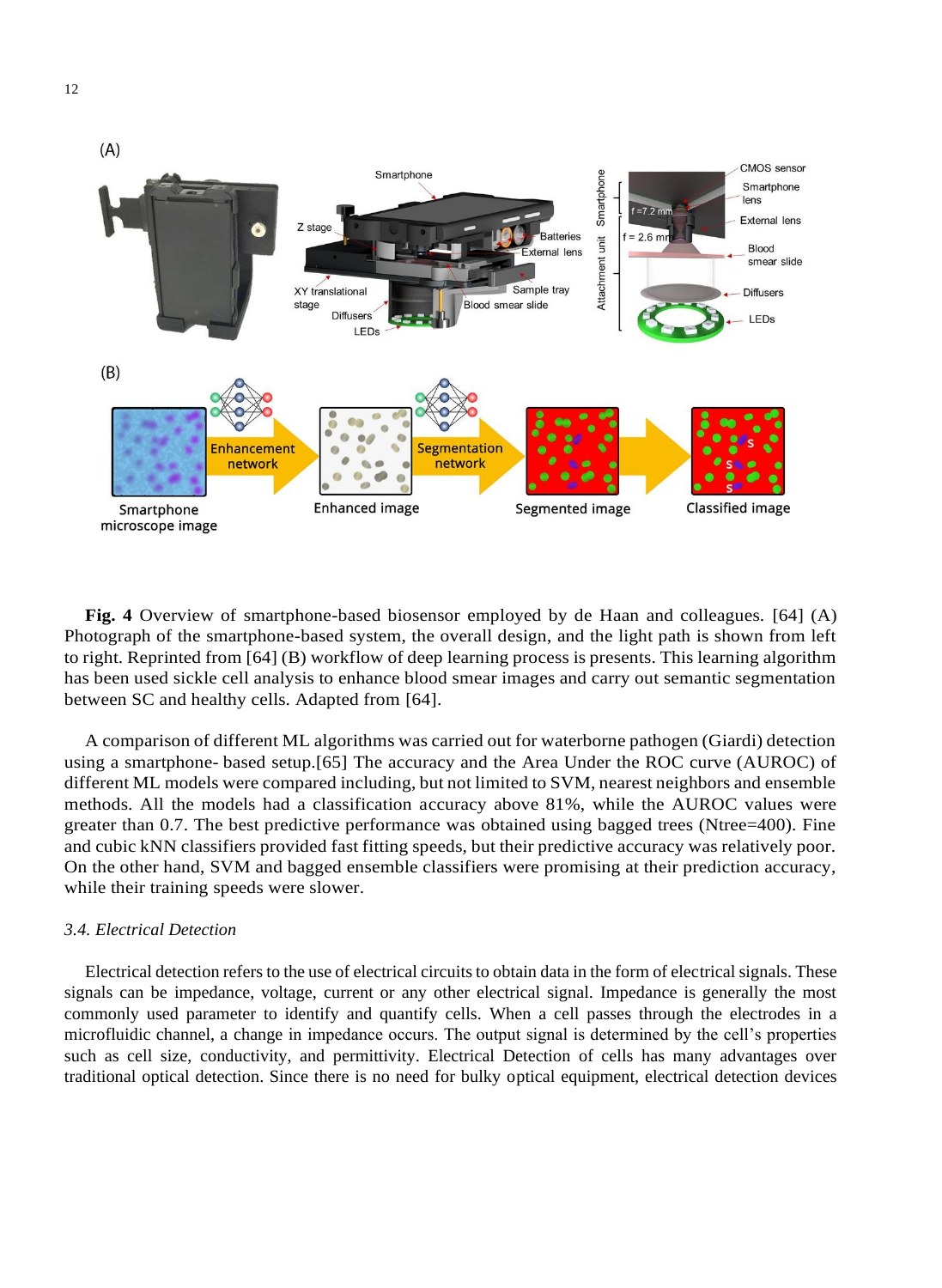usually have a small footprint and are less expensive. In the following paragraphs, we present biosensors utilizing ML techniques for electrical detection of various biomarkers.

Integrated with ML algorithms, a microfluidic impedance cytometry for real-time, label-free multiparametric characterization of biological cells.[66] In this study, a recurrent NN was designed to predict cell diameter, velocity, and position from electric current signals, measured by a microfluidic impedance chip. The trained network was able to characterize geometric and electrical properties of beads, red blood cells, and yeasts with a good accuracy and a unitary prediction time of 0.4 ms. Zhao et al. designed a new microfluidic impedance cytometry with crossing constriction microchannels, which allows quantifying the cellular electrical markers.[67] Using an equivalent circuit model, they translated the measured impedance values to specific membrane capacitance and cytoplasm conductivity. A NN-based pattern recognition was used to classify tumor cell lines and tumor cells with epithelial-mesenchymal transitions. Precise measurement of mechanical and/or electrical properties of cells or cell components yields useful information on the physiological and pathological state of cells and is critical for cell classification. Yang et al. extracted deformability, electrical impedance and relaxation index of single cells from impedance spectroscopy measurements with self-aligned 3D electrodes.[68] They demonstrated the ability of their system to detect and classify cells using a back propagation NN completely based on the biophysical properties of the cells. In another study, a microfluidic constriction channel was designed to measure single-cell electrical properties.[69] A back propagation NN was used for cell classification based on three parameters of diameter, specific membrane capacitance, and cytoplasm conductivity. Finally, they showed that cell classification success rate significantly improved when information additional to cell size was included.

In Chen and his colleagues' work, osteoblasts and osteocytes were classified using a two-layer back propagation NN70. The input data had three groups of parameters measured on cells, namely, transit time, impedance amplitude ratio, and cell elongation length. Their results suggested that biomechanical and bioelectrical parameters, when used in combination, provided a higher cell classification success rate than using alone. In another study, a microfluidic system was presented for cell type classification based on size-independent electrical properties, specific membrane capacitance and cytoplasm conductivity.[70] Two lung tumor cell lines were classified using a two-layer back propagation NN. The NN-based classification resulted in a fairly acceptable classification success rate of 65.4% (CSpecific Membrane), 71.4% (σcytoplasm), and 74.4% (CSpecific Membrane combined with σcytoplasm). A microfluidic system proposed by Zhang et al. with a constriction channel. The channel was marginally smaller than the RBC's diameters which was used to classify adult and neonatal RBCs using a back propagation NN through their biophysical properties (mechanical and electrical).[71] Electrical measurements were performed to characterize these properties. The input data had three group of parameters (transit time, amplitude ratio and phase increase). The results showed that when these parameters were used in combination, yielded a relatively higher classification accuracy (84.8%) than the time each parameter was used alone. Recently a study published where the authors used Quadratic Discriminant Analysis (QDA). This is a type of supervised ML algorithm that helped them extract six features from Red Blood Cells (RBCs) and yeast cells using Impedance micro-cytometry. They achieved the maximum test accuracy (99%) by using four features on RBCs. They also demonstrated the efficacy of their platform by classifying different cancer subtypes. The accuracy decreased when more than four features was used. It was because of overfitting of the model to the training data.[72]

A study conducted cancer drug efficacy analysis using multifrequency impedance cytometry, measuring the impedance of a single cell at several discrete frequencies.[73] Support vector machine algorithm was implemented to help differentiate alive cells from dead cells. Song et al. employed a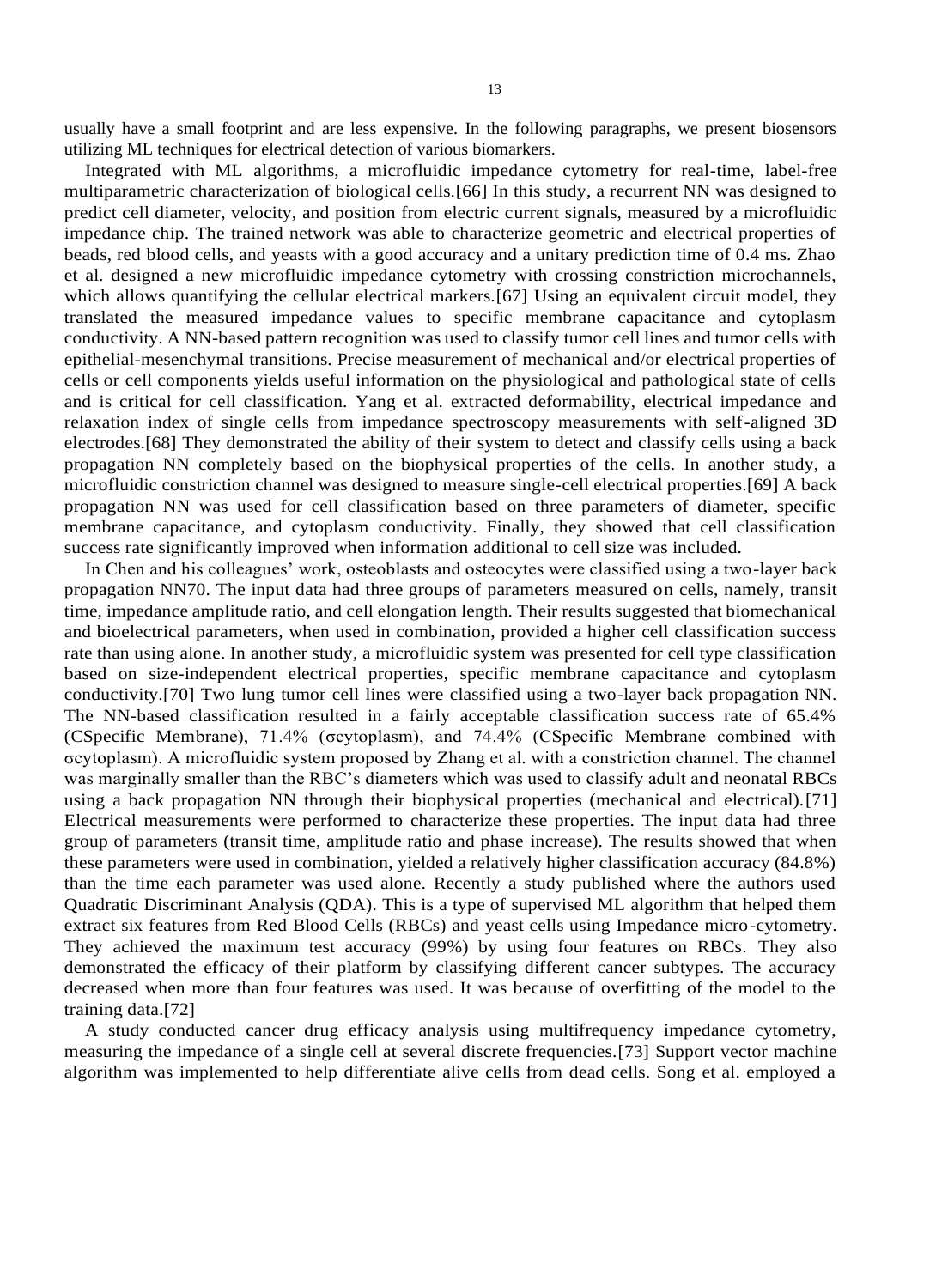support vector machine algorithm to help identify differentiation states of stem cells based on impedance signals collected by the microfluidic electrical impedance flow cytometer at 50 kHz, 250 kHz, 500 kHz and 1 MHz.[74] Another research group discriminated strains of E. coli K-12, E. coli O157: H7, and Salmonella Thompson using a multichannel immunosensor incorporated with multiclass support vector machines.[75] Gini-SVM framework was adopted to design multiclass SVMs. To evaluate the performance, a 100-fold cross-validation procedure was implemented.



**Fig. 5** Schematic diagram of an electrical impedance cytometer. As cells flow from the inlet to the outlet in these biosensors, the change in impedance is measured by a lock-in amplifier. The lock-in amplifier can apply signal in different frequencies at a time. The data are then recorded and analyzed using SVM. Adapted from [76].

Detection and enumeration of circulating tumor cells from red blood cells were performed in research using a micropore-based microfluidic impedance cytometer.[38] The peak amplitude and the pulse bandwidth of signal pulses were analyzed by SVM to differentiate cancer cells from red blood cells. Radial basis function (RBF) was appointed as the kernel function. The results of the proposed microfluidic sensor combined with SVM showed a good agreement with the results of a commercial flow cytometer. Wang and colleagues proposed a sensitive multiplex self-referencing SERS pathogen detection scheme.[77] A linear kernel-based SVM in conjunction of PCA was performed for rapid discrimination and classification of target bacteria with a detection accuracy above 95%. An approach for hematocrit estimation from the transduced anodic current curves introduced in a study. The curves were obtained by glucose-oxidase reaction in the strip-type electrochemical biosensors.[78] The support vector machine was implemented for regression with the target value of accurate hematocrit values measured by a hospital analysis system.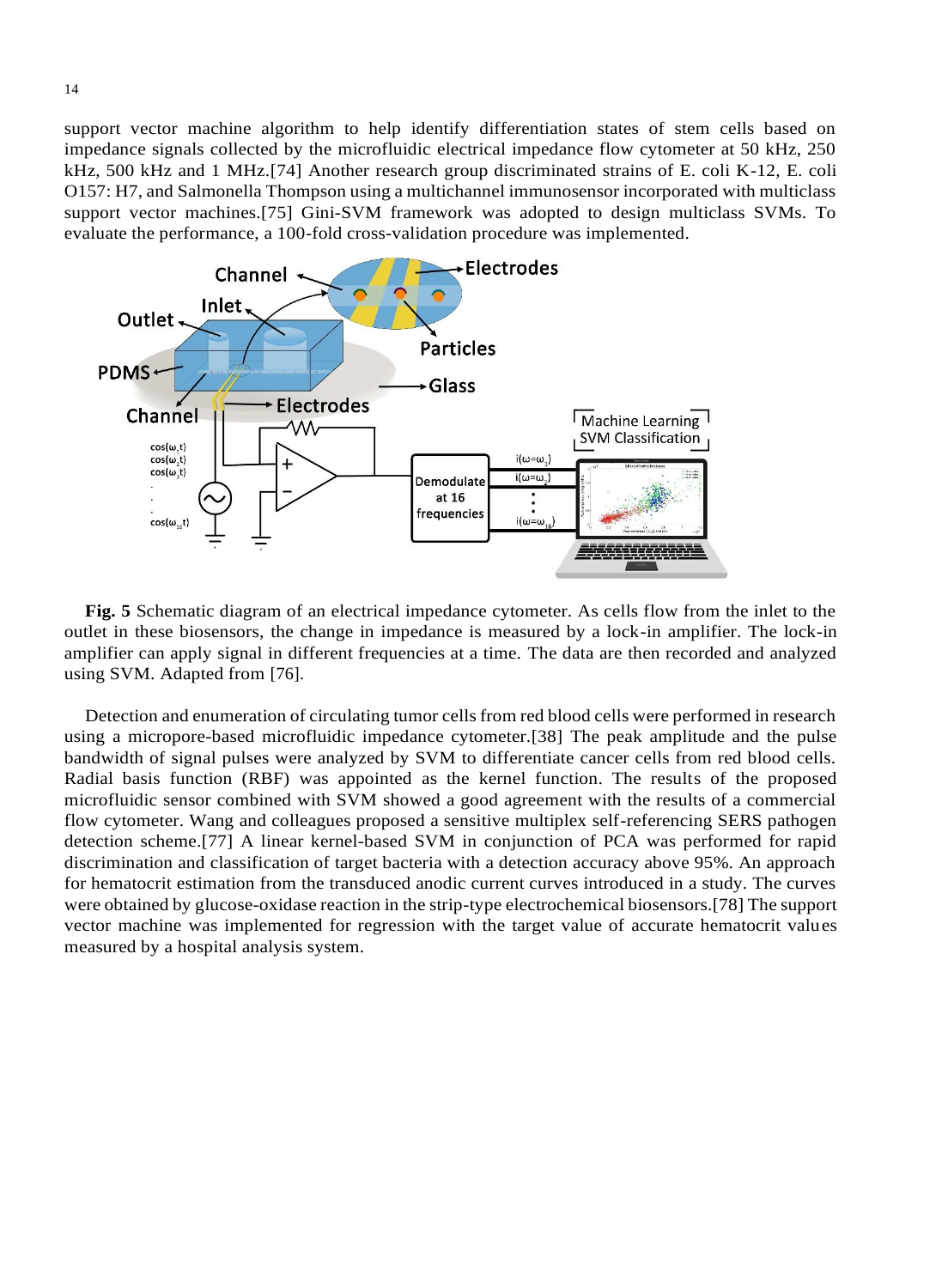| Author &<br>Year of<br>Publication | Training<br>Algorithm                         | Detection<br>Technique       | Sample Type                                      | Cell type                                        | Approximate<br>Classifier<br>Accuracy<br>$(Maximum)*$ | Dataset<br>Size                    | Ratio    |
|------------------------------------|-----------------------------------------------|------------------------------|--------------------------------------------------|--------------------------------------------------|-------------------------------------------------------|------------------------------------|----------|
|                                    |                                               |                              |                                                  | Dataset size $=$ number of cells                 |                                                       |                                    |          |
| Toedling<br>[2006][63]             | Multivariate<br>Classification,<br><b>SVM</b> | Optical<br>Flow<br>Cytometry | <b>Yeast Culture</b>                             | <b>Yeast Cells</b>                               | 82%                                                   | 120 Cells                          | 6.83E-01 |
| Tabrizi<br>[2010][27]              | Neural<br><b>Networks</b>                     | Microscopy-<br>based         | <b>Biological</b><br><b>Tissue</b>               | Neuron Cell Soma                                 | 92.80%                                                | 2158 Cells                         | 4.30E-02 |
| Chen<br>[2011][79]                 | Neural<br>Networks                            | Electrical                   | Cell co-<br>culture                              | RBC and HepG2<br><b>Tumor Cells</b>              | 99%                                                   | 11909<br>Cells                     | 8.31E-03 |
| Yu<br>[2011][46]                   | GED, SVM<br>and KNN                           | Microscopy-<br>based         | <b>Blood</b>                                     | Red Blood Cells                                  | 84.80%                                                | 166326<br>Cells                    | 5.07E-04 |
| Mayerich<br>[2011][25]             | Neural<br>Networks                            | Microscopy-<br>based         | Stem Cell<br>Solution                            | Mouse Embryonic<br>Carcinoma Cells (P<br>19)     | 95%                                                   | 98 Signals<br>(Cells and<br>Beads) | 9.69E-01 |
| Van Valen<br>[2011][29]            | Deep learning                                 | Microscopy-<br>based         | Cell Culture                                     | CRL-5803 cells and<br>CCL-185 Cells              | 74.40%                                                | 976 Cells                          | 7.62E-02 |
| Zheng<br>[2012][71]                | Neural<br><b>Networks</b>                     | Electrical                   | Cell<br>Suspension                               | ML-2 and HL-60<br>Cells                          | 93%                                                   | 6647 Cells                         | 1.40E-02 |
| Song<br>[2013][74]                 | <b>SVM</b>                                    | Electrical                   | <b>PBS</b>                                       | HepG2 and RBC<br>Cells                           | 92.00%                                                | 3698 Cells                         | 2.49E-02 |
| Zhao<br>[2013][70]                 | Neural<br><b>Networks</b>                     | Electrical                   | Blood and<br><b>Bone Marrow</b><br><b>Smears</b> | Acute<br>lymphoblastic<br>leukemia Cells         | 97%                                                   | 958 Cells                          | 1.01E-01 |
| Zheng<br>[2013][69]                | Neural<br>Networks                            | Electrical                   | Blood                                            | Monocytes,<br>Granulocytes, and<br>Lymphocytes   | 89%                                                   | 7500 Cells                         | 1.19E-02 |
| Huang<br>[2014][42]                | Neural<br>Networks<br>(ELM-SR)                | Microscopy-<br>based         | <b>Blood</b>                                     | Leukemia Cells                                   | 99.46%                                                | 10000<br>Cells                     | 9.94E-03 |
| Moradi<br>[2015][39]               | <b>SVM</b>                                    | Microscopy-<br>based         | Cell Culture                                     | Fluo-N2DL-HeLa,<br>PhC-HeLa and<br>Hist-BM Cells | 96.90%                                                | 34060<br>Cells                     | 2.84E-03 |
| Schneider<br>[2015][23]            | Neural<br><b>Networks</b>                     | Microscopy-<br>based         | Lysis of<br><b>RBCs</b>                          | MDA-MB-231 and<br><b>MCF7 Cells</b>              | <b>False Positive</b><br>Rate of at Most<br>0.001%    | 100000<br>Cell<br>Training<br>Sets | N/A      |
| Ni<br>[2016][80]                   | <b>SVM</b>                                    | Optical<br>Flow<br>Cytometry | Cell lines                                       | Leukemia cell<br>lines(K562, MOLT,<br>and HL60)  | 97.60%                                                | 618 Cells                          | 1.58E-01 |

**TABLE 1 Comparison of ML efficacy of different Biosensors for Cellular Analysis**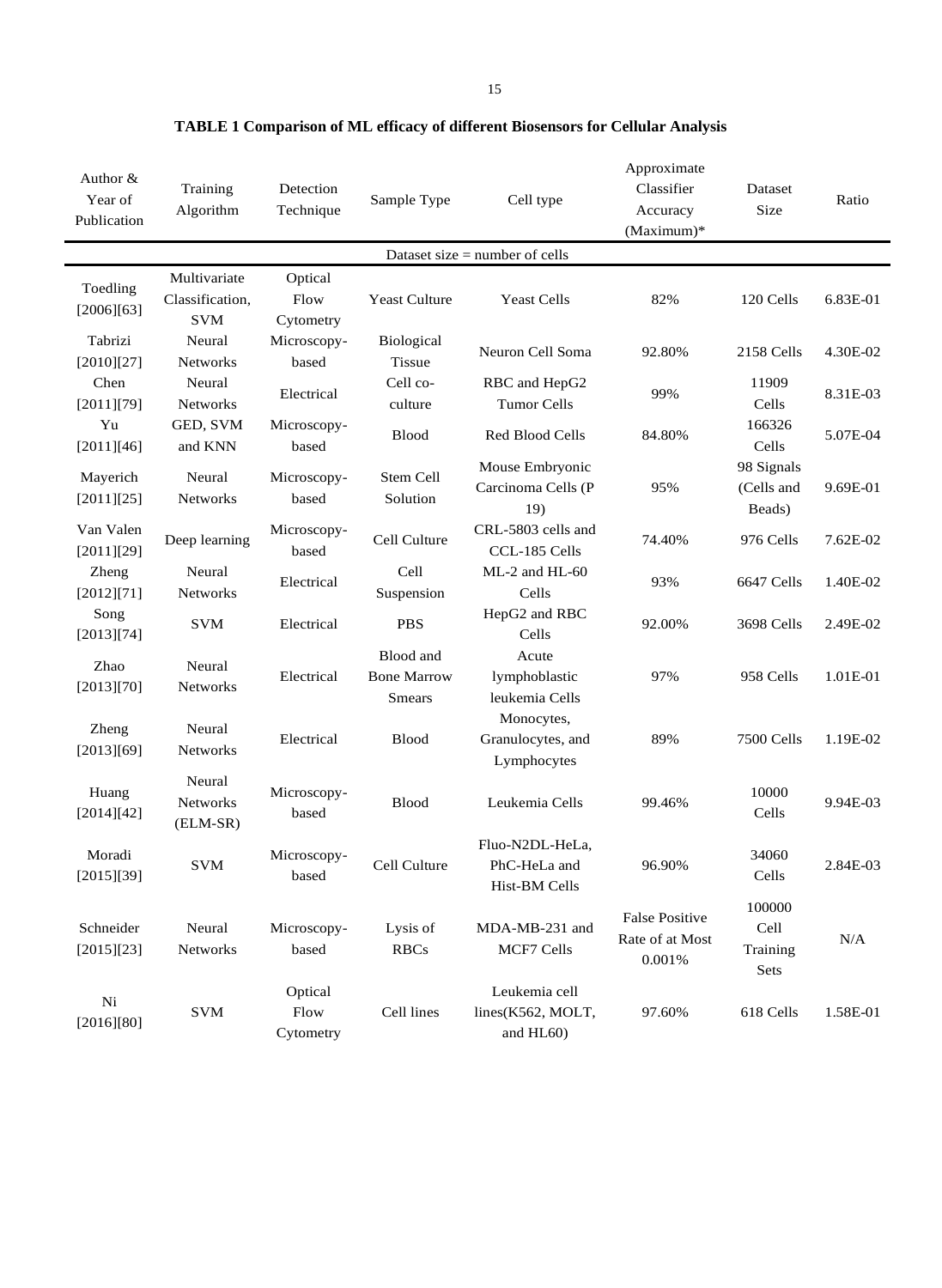| Akram                                  | Deep               | Microscopy-                  |                             | leukemia cell lines                                                                |                                    | 618                                                                                                             |          |  |
|----------------------------------------|--------------------|------------------------------|-----------------------------|------------------------------------------------------------------------------------|------------------------------------|-----------------------------------------------------------------------------------------------------------------|----------|--|
| [2016][31]                             | Learning           | based                        | Cell lines                  | HL60, MOLT, and<br>K562                                                            | 99.52%                             | Leukemia<br>cells                                                                                               | 1.61E-01 |  |
| Singh<br>[2017][51]                    | Decision Tree      | Microscopy-<br>based         | <b>Buffer</b>               | Lung cancer cell<br>lines of H1299 and<br>A549                                     | 90.90%                             | 100,000<br>Cells                                                                                                | 9.09E-04 |  |
| Gopakumar<br>[2017][56]                | Deep<br>Learning   | Optical flow<br>cytometry    | Online<br>Dataset           | Colorectal<br>Adenocarcinoma<br>Cells                                              | Precision=0.788                    | 29756<br>Nuclei                                                                                                 | N/A      |  |
| Kalmady<br>[2017][45]                  | Neural<br>Networks | Optical<br>Flow<br>Cytometry | <b>Blood</b>                | Erythrocytes and<br>Platelets                                                      | Minimum<br>$Error=0.003$           | $>$ 40 $k$ Cells                                                                                                | N/A      |  |
| Zhao<br>[2018][67]                     | Neural<br>Networks | Electrical                   | <b>Buffer</b>               | Normal Human<br>Fibroblasts (NHFs)<br>and Senescent<br>Human Fibroblasts<br>(SHFs) | 88%                                | 480 Cells<br>(240)<br>Normal<br>Human<br>Fibroblasts<br>(NHFs) and<br>240<br>Senescent<br>Human<br>Fibroblasts) | 1.83E-01 |  |
| Alemi<br>[2018][22]                    | Deep<br>Learning   | Microscopy-<br>based         | <b>Buffer</b>               | T47D Cancer Cells                                                                  | 95.90%                             | >1000<br>Cells                                                                                                  | 9.59E-02 |  |
| Glushkova<br>[2018][57]                | Neural<br>Networks | Optical<br>Flow<br>Cytometry | Biological<br><b>Tissue</b> | <b>Circulating Tumor</b><br>Cells (CTCs)                                           | 85%                                | 600000<br>Cells                                                                                                 | 1.42E-04 |  |
| Lin<br>[2018][62]                      | <b>SVM</b>         | Optical<br>Flow<br>Cytometry | <b>Blood</b>                | RBCs and Yeast<br>Cells                                                            | $RMSE=1.2$ um<br>for particle size | 17000<br>Single<br>Particle<br>Signals<br>(Beads and<br>Cells)                                                  | N/A      |  |
| Ahuja<br>[2019][73]                    | <b>SVM</b>         | Electrical                   | <b>Yeast Culture</b>        | <b>Yeast Cells</b>                                                                 | 82%                                | 120 Cells                                                                                                       | 6.83E-01 |  |
| Fu<br>[2019][61]                       | <b>SVM</b>         | Optical<br>Flow<br>Cytometry | Biological<br><b>Tissue</b> | Neuron Cell Soma                                                                   | 92.80%                             | 2158 Cells                                                                                                      | 4.30E-02 |  |
| Honrado<br>[2020][66]                  | Neural<br>Networks | Electrical                   | Cell co-<br>culture         | RBC and HepG2<br><b>Tumor Cells</b>                                                | 99%                                | 11909<br>Cells                                                                                                  | 8.31E-03 |  |
| <b>Dataset size = Number of Images</b> |                    |                              |                             |                                                                                    |                                    |                                                                                                                 |          |  |
| Long<br>[2006][36]                     | <b>SVM</b>         | Microscopy-<br>based         | Cell Culture                | <b>B-cell Lymphoma</b><br>Cells                                                    | 94%                                | 59 Images                                                                                                       | 1.59     |  |
| Su<br>[2014][47]                       | Neural<br>Networks | Microscopy-<br>based         | <b>Blood</b>                | White Blood Cells                                                                  | 99.11%                             | 450 Images                                                                                                      | 2.20E-01 |  |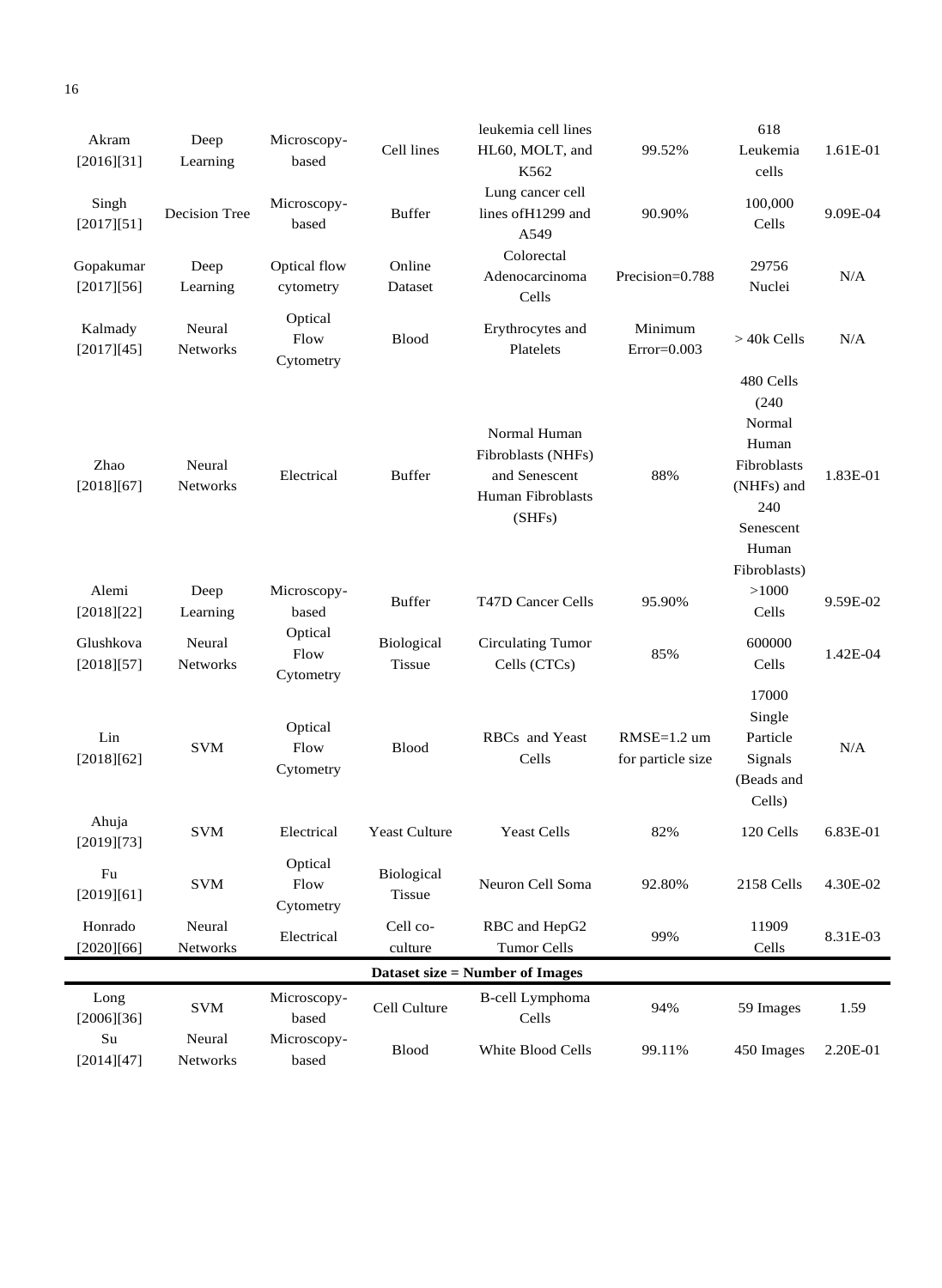| Mao<br>[2015][52]     | SVM, CNN                                                                | Microscopy-<br>based         | <b>Blood</b>                | CTCs (Breast<br>Cancer)                                                              | 91.20%      | 45 Images                     | 2.03     |
|-----------------------|-------------------------------------------------------------------------|------------------------------|-----------------------------|--------------------------------------------------------------------------------------|-------------|-------------------------------|----------|
| Heo<br>[2017][53]     | <b>CNN</b>                                                              | Optical<br>Flow<br>Cytometry | Microparticles<br>in Buffer | K562 and RBCs                                                                        | 93.30%      | 6000<br>Images                | 1.55E-02 |
| Xu<br>[2017][34]      | <b>CNN</b>                                                              | Microscopy-<br>based         | <b>Blood</b>                | Sickle Cells (RBCs)                                                                  | 89.28%      | >7000<br>single RBC<br>images | 1.28E-02 |
| Go<br>[2018][48]      | Decision<br>Tree, SVM,<br>kNN, Linear<br>Discriminant<br>Classification | Microscopy-<br>based         | <b>Blood</b>                | Erythrocytes:<br>Discocytes,<br>Echinocytes,<br>Spherocytes                          | 97.37%      | 630 Images                    | 1.55E-01 |
| Turan<br>[2018][35]   | <b>SVM</b>                                                              | Microscopy-<br>based         | <b>Blood</b>                | T and B Cells                                                                        | 94%         | 420 Scan<br>Images            | 2.24E-01 |
| Soldati<br>[2018][54] | <b>CNN</b>                                                              | Optical<br>Flow<br>Cytometry | Blood                       | CTCs and CD45<br>Cells                                                               | 90.20%      | 500 Images                    | 1.80E-01 |
| Xia<br>[2019][32]     | Deep<br>Learning                                                        | Microscopy-<br>based         | <b>Buffer</b>               | White Blood Cells                                                                    | 98.40%      | 364 Images                    | 2.70E-01 |
| Sun<br>[2019][81]     | Deep<br>Learning                                                        | Optical flow<br>cytometry    | <b>Buffer</b>               | T Cells and B Cells<br>(Acute Luekemia)                                              | 93.20%      | 2400<br>Images                | 3.88E-02 |
| Uslu<br>[2019][37]    | <b>SVM</b>                                                              | Microscopy-<br>based         | <b>Buffer</b>               | <b>B</b> Lymphoblast                                                                 | 87.40%      | 100000<br>Sub-images          | 0.000874 |
|                       |                                                                         |                              |                             | Dataset size = Other                                                                 |             |                               |          |
| Park<br>[2008][78]    | SVM, ELS-<br>ELM, RLS-<br>ELM, ELM                                      | Electrical                   | <b>Blood</b>                | <b>Red Blood Cells</b>                                                               | $RMSE=0.74$ | 199 Blood<br>Samples          | N/A      |
| Ko<br>[2018][60]      | <b>SVM</b>                                                              | Optical<br>Flow<br>Cytometry | <b>Blood</b>                | Acute Myeloid<br>Leukemia (AML)<br>and<br>Myelodysplastic<br>Syndrome (MDS)<br>Cells | 92.40%      | 5333 MFC<br>Data Points       | N/A      |
| Li<br>[2019][55]      | Deep learning                                                           | Optical<br>Flow<br>Cytometry | <b>Buffer</b>               | OT-II White Blood<br>Cells and SW-480<br><b>Epithelial Cancer</b><br>Cells           | 95.74%      | 6700 Data<br>Points           | N/A      |
| de Haan<br>[2019][64] | Deep                                                                    | Smartphone-                  | Whole blood                 | Sickle Cells and<br><b>Healthy RBCs</b>                                              | 98%         | 96 Patients'<br>Blood         | N/A      |
|                       | Learning                                                                | based                        |                             |                                                                                      |             | Smear                         |          |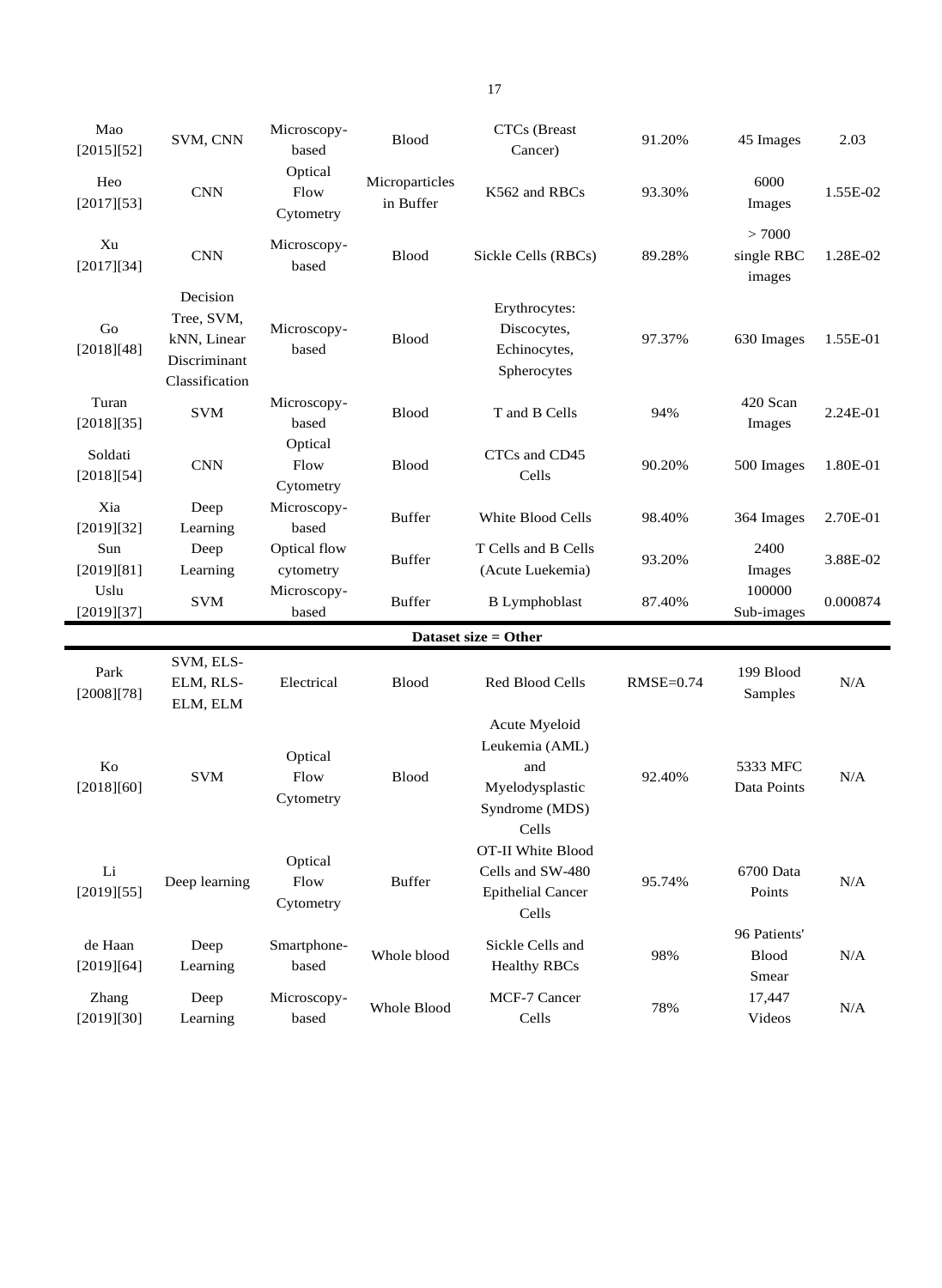### **4. Conclusions**

ML has become a useful tool in analyzing and classifying the data obtained from biosensors for cellular analysis. Based on the papers we discussed here, we see that both SVM and ANN are the prevalent techniques which are effective in automating the classification of various cell types except for microscopy-based biosensors. This may be due to the fact that these are the most widely known techniques for researchers working in fields related to biosensors. In the case of microscopy-based biosensors, various NN architectures are preferred over SVM and other methods for classification of different cell types.

Table I compares important characteristics for several papers that are discussed in this review. It is divided into 2 main categories for easily comparing each method's efficacy. In the first part, we list the papers in which the number of cells are specified as the dataset size. The second part of the table contains the papers in which the number of images is considered as the dataset size. Other than these 2 main categories, we have listed a few papers in which the dataset neither corresponds to the number of images nor the number of cells. The last column of Table I is a ratio of the classifier accuracy (in percentage) to the dataset size. A higher number, therefore, indicates that the accuracy achieved corresponds to a relatively small dataset.

We also noted that Deep Learning and ANN have grown more popular recently with the majority of the newer publications using these methods. Another interesting observation is that biosensors utilizing electrical detection methods rarely employ deep learning as the analytical tool for classifying cells. This may be due to the fact that deep learning is data hungry and databases for electrical biosensing data are not yet established. On the other hand, there is a plethora of datasets easily available that may be used as training samples for image and optical detection of various biomarkers.

To summarize, the use of ML algorithms in biosensors have huge benefits that automate the cumbersome and complicated process of extracting, processing and analyzing data that is generated by the biosensors. Such an automation eliminates the need for an experienced professional to make sense of the data and moves us closer to providing Point-of-care health solutions in environments that have low resources. Although ML algorithms have been around for a while now and have huge benefits, the techniques discussed here mostly utilize code and require certain Integrated Development Environments (IDE's) e.g. Python, MATLAB etc. for their use. Researchers should consider packaging of the softwares into a GUI which will make these relatively simple to interact with and less formidable.

#### **Conflicts of interest**

 Disclosure of potential conflict of interest: M. Javanmard and J. Sui has a pending patent for "Use of Multi-Frequency Impedance Cytometry in Conjunction with Machine Learning for Classification of Biological Particles" and M. Javanmard has equity in Rizlab Health Inc., a company dedicated to commercialization of a microfluidic hematology analyzer.

#### **Acknowledgements**

 This research was sponsored by National Science Foundation Awards 1556253 (IDBR), 1846740 (CAREER), and 1711165 (ECCS-CCSS) and also the Defense Advanced Research Projects Agency (DARPA) Biological Technologies Office (BTO) Electrical Prescriptions (ElectRx) program managed by Dr. E. V. Giesen through the DARPA Contracts Management Office Grant/Contract Number HR0011-16-2-0026 and Contract Number N660011824018. The views, opinions and/or findings expressed are those of the authors and should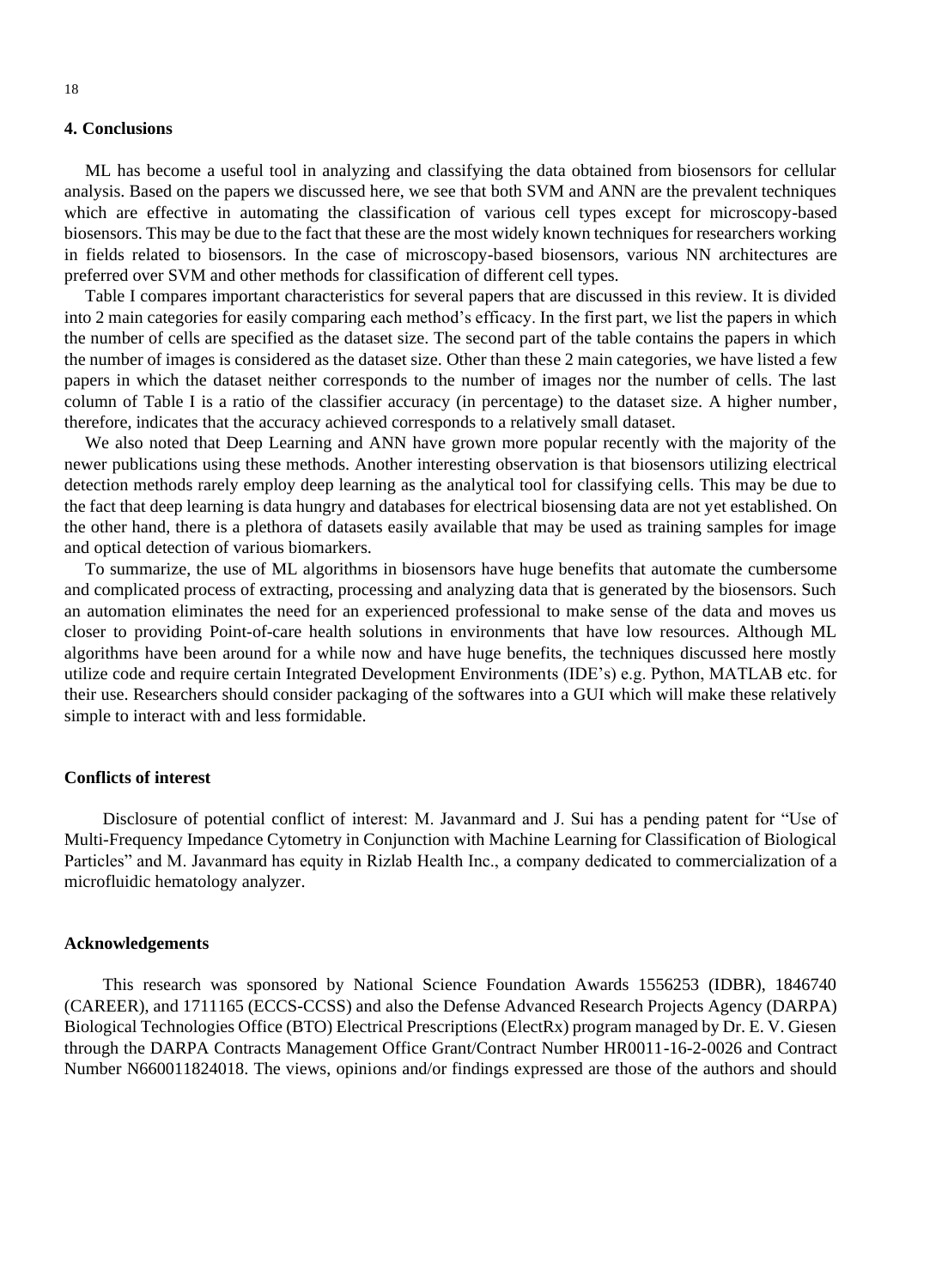not be interpreted as representing the official views or policies of the National Science Foundation, the Department of Defense, or the U.S. Government.

# **References**

- [1] M. Tayyab, M.A. Sami, H. Raji, S. Mushnoori, M. Javanmard, Potential microfluidic devices for COVID-19 Antibody detection at Point-of-Care (POC): A Review, IEEE Sens. J. (2020) 1–1. https://doi.org/10.1109/JSEN.2020.3034892.
- [2] D.R. The, ELECTROCHEMICAL BIOSENSORS : RECOMMENDED Electrochemical biosensors : Recommended de ® nitions and classi ® cation ( Technical Report ), Electroanal. Chem. 71 (1999) 2333–2348. http://iupac.org/publications/pac/71/12/2333/.
- [3] U. Bora, Nucleic Acid Based Biosensors for Clinical Applications, Biosens. J. 02 (2013). https://doi.org/10.4172/2090-4967.1000104.
- [4] J. Kirsch, C. Siltanen, Q. Zhou, A. Revzin, A. Simonian, Biosensor technology: Recent advances in threat agent detection and medicine, Chem. Soc. Rev. 42 (2013) 8733–8768. https://doi.org/10.1039/c3cs60141b.
- [5] M.M. Hashemi, A. Nikfarjam, H. Raji, Novel fabrication of extremely high aspect ratio and straight nanogap and array nanogap electrodes, Microsyst. Technol. 25 (2019) 541–549. https://doi.org/10.1007/s00542-018-3993-0.
- [6] A. Bamshad, A. Nikfarjam, M.H. Sabour, H. Raji, Theoretical and Numerical Investigation of Liquid-Gas Interface Location of Capillary Driven Flow during the Time Throughout Circular Microchannels, 5th RSI Int. Conf. Robot. Mechatronics, IcRoM 2017. (2018) 432–438. https://doi.org/10.1109/ICRoM.2017.8466144.
- [7] M.A. Lizarralde Iragorri, S. El Hoss, V. Brousse, S.D. Lefevre, M. Dussiot, T. Xu, A.R. Ferreira, Y. Lamarre, A.C. Silva Pinto, S. Kashima, C. Lapouméroulie, D.T. Covas, C. Le Van Kim, Y. Colin, J. Elion, O. Français, B. Le Pioufle, W. El Nemer, A microfluidic approach to study the effect of mechanical stress on erythrocytes in sickle cell disease, Lab Chip. 18 (2018) 2975–2984. https://doi.org/10.1039/c8lc00637g.
- [8] J.M. Jackson, J.B. Taylor, M.A. Witek, S.A. Hunsucker, J.P. Waugh, Y. Fedoriw, T.C. Shea, S.A. Soper, P.M. Armistead, Microfluidics for the detection of minimal residual disease in acute myeloid leukemia patients using circulating leukemic cells selected from blood, Analyst. 141 (2016) 640–651. https://doi.org/10.1039/c5an01836f.
- [9] T.H. Kim, H.J. Yoon, S. Fouladdel, Y. Wang, M. Kozminsky, M.L. Burness, C. Paoletti, L. Zhao, E. Azizi, M.S. Wicha, S. Nagrath, Characterizing Circulating Tumor Cells Isolated from Metastatic Breast Cancer Patients Using Graphene Oxide Based Microfluidic Assay, Adv. Biosyst. 3 (2019) 1800278. https://doi.org/10.1002/adbi.201800278.
- [10] W. Xue, X. Tan, M.K. Khaing Oo, G. Kulkarni, M.A. Ilgen, X. Fan, Rapid and sensitive detection of drugs of abuse in sweat by multiplexed capillary based immuno-biosensors, Analyst. 145 (2020) 1346– 1354. https://doi.org/10.1039/c9an02498k.
- [11] M. Ugawa, C. Lei, T. Nozawa, T. Ideguchi, D. Di Carlo, S. Ota, Y. Ozeki, K. Goda, High-throughput optofluidic particle profiling with morphological and chemical specificity, Opt. Lett. 40 (2015) 4803. https://doi.org/10.1364/ol.40.004803.
- [12] A.T.H. Hsieh, P.J. Pan, A.P. Lee, A real-time characterization method to rapidly optimize molecular beacon signal for sensitive nucleic acids analysis, Anal. Bioanal. Chem. 406 (2014) 3059–3067. https://doi.org/10.1007/s00216-014-7721-z.
- [13] B.S. Lee, Y.U. Lee, H.S. Kim, T.H. Kim, J. Park, J.G. Lee, J. Kim, H. Kim, W.G. Lee, Y.K. Cho, Fully integrated lab-on-a-disc for simultaneous analysis of biochemistry and immunoassay from whole blood,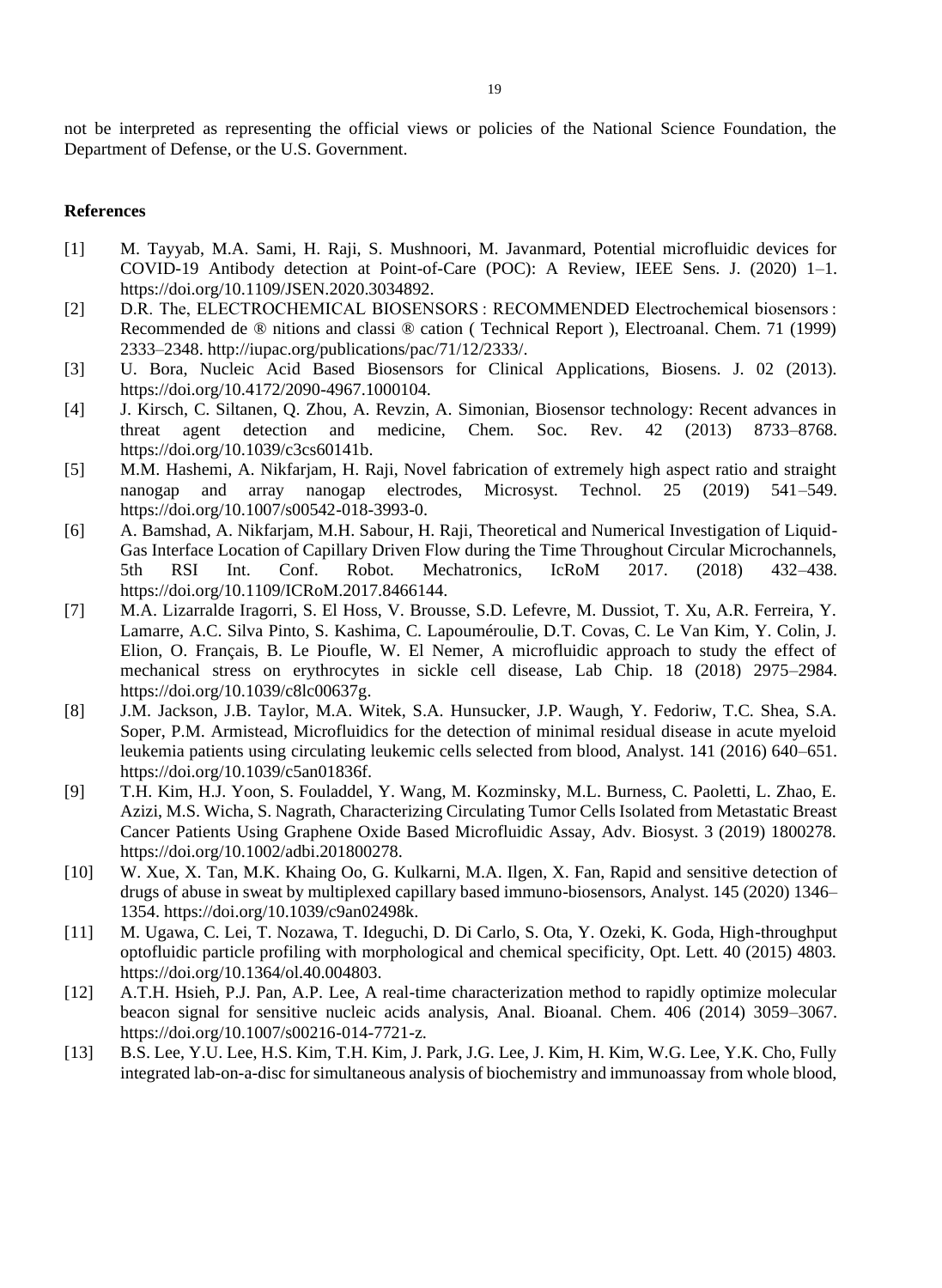Lab Chip. 11 (2011) 70–78. https://doi.org/10.1039/c0lc00205d.

- [14] H. Zhu, M. Zhou, J. Lee, R. Nidetz, K. Kurabayashi, X. Fan, Low-Power Miniaturized Helium Dielectric Barrier Discharge Photoionization Detectors for Highly Sensitive Vapor Detection, Anal. Chem. 88 (2016) 8780–8786. https://doi.org/10.1021/acs.analchem.6b02180.
- [15] K.R. King, S. Wang, D. Irimia, A. Jayaraman, M. Toner, M.L. Yarmush, A high-throughput microfluidic real-time gene expression living cell array, Lab Chip. 7 (2007) 77–85. https://doi.org/10.1039/b612516f.
- [16] G.K. Mani, M. Morohoshi, Y. Yasoda, S. Yokoyama, H. Kimura, K. Tsuchiya, ZnO-Based Microfluidic pH Sensor: A Versatile Approach for Quick Recognition of Circulating Tumor Cells in Blood, ACS Appl. Mater. Interfaces. 9 (2017) 5193–5203. https://doi.org/10.1021/acsami.6b16261.
- [17] D. Bardin, A.P. Lee, Low-cost experimentation for the study of droplet microfluidics, Lab Chip. 14 (2014) 3978–3986. https://doi.org/10.1039/c4lc00424h.
- [18] M. Carminati, G. Ferrari, M.D. Vahey, J. Voldman, M. Sampietro, Miniaturized Impedance Flow Cytometer: Design Rules and Integrated Readout, IEEE Trans. Biomed. Circuits Syst. 11 (2017) 1438– 1449. https://doi.org/10.1109/TBCAS.2017.2748158.
- [19] A. Najafi, S. Janghorbani, S.A. Motahari, E. Fatemizadeh, Statistical association mapping of population-structured genetic data, IEEE/ACM Trans. Comput. Biol. Bioinforma. 16 (2019) 636–649. https://doi.org/10.1109/TCBB.2017.2786239.
- [20] A. Gupta, P.J. Harrison, H. Wieslander, N. Pielawski, K. Kartasalo, G. Partel, L. Solorzano, A. Suveer, A.H. Klemm, O. Spjuth, I.M. Sintorn, C. Wählby, Deep Learning in Image Cytometry: A Review, Cytom. Part A. 95 (2019) 366–380. https://doi.org/10.1002/cyto.a.23701.
- [21] J. Riordon, D. Sovilj, S. Sanner, D. Sinton, E.W.K. Young, Deep Learning with Microfluidics for Biotechnology, Trends Biotechnol. 37 (2019) 310–324. https://doi.org/10.1016/j.tibtech.2018.08.005.
- [22] N.A. Koohababni, M. Jahanifar, A. Gooya, N. Rajpoot, Nuclei detection using mixture density networks, in: Lect. Notes Comput. Sci. (Including Subser. Lect. Notes Artif. Intell. Lect. Notes Bioinformatics), 2018. https://doi.org/10.1007/978-3-030-00919-9\_28.
- [23] B. Schneider, G. Vanmeerbeeck, R. Stahl, L. Lagae, J. Dambre, P. Bienstman, Neural network for blood cell classification in a holographic microscopy system, in: Int. Conf. Transparent Opt. Networks, IEEE Computer Society, 2015. https://doi.org/10.1109/ICTON.2015.7193315.
- [24] X. Huang, Y. Jiang, H. Xu, X. Liu, H.W. Hou, M. Yan, H. Yu, A convolutional neural network based single-frame super-resolution for lensless blood cell counting, in: Proc. - 2016 IEEE Biomed. Circuits Syst. Conf. BioCAS 2016, Institute of Electrical and Electronics Engineers Inc., 2016: pp. 168–171. https://doi.org/10.1109/BioCAS.2016.7833758.
- [25] D. Mayerich, J. Kwon, A. Panchal, J. Keyser, Y. Choe, Fast cell detection in high-throughput imagery using GPU-accelerated machine learning, in: Proc. - Int. Symp. Biomed. Imaging, 2011: pp. 719–723. https://doi.org/10.1109/ISBI.2011.5872507.
- [26] H. Bachratý, K. Bachratá, M. Chovanec, I. Jančigová, M. Smiešková, K. Kovalčíková, Applications of machine learning for simulations of red blood cells in microfluidic devices, BMC Bioinformatics. 21 (2020) 1–15. https://doi.org/10.1186/s12859-020-3357-5.
- [27] P.R. Tabrizi, S.H. Rezatofighi, M.J. Yazdanpanah, Using PCA and LVQ neural network for automatic recognition of five types of white blood cells, in: 2010 Annu. Int. Conf. IEEE Eng. Med. Biol. Soc. EMBC'10, 2010: pp. 5593–5596. https://doi.org/10.1109/IEMBS.2010.5626788.
- [28] T. Falk, D. Mai, R. Bensch, Ö. Çiçek, A. Abdulkadir, Y. Marrakchi, A. Böhm, J. Deubner, Z. Jäckel, K. Seiwald, A. Dovzhenko, O. Tietz, C. Dal Bosco, S. Walsh, D. Saltukoglu, T.L. Tay, M. Prinz, K. Palme, M. Simons, I. Diester, T. Brox, O. Ronneberger, U-Net: deep learning for cell counting, detection, and morphometry, Nat. Methods. 16 (2019) 67–70. https://doi.org/10.1038/s41592-018- 0261-2.
- [29] D.A. Van Valen, T. Kudo, K.M. Lane, D.N. Macklin, N.T. Quach, M.M. DeFelice, I. Maayan, Y.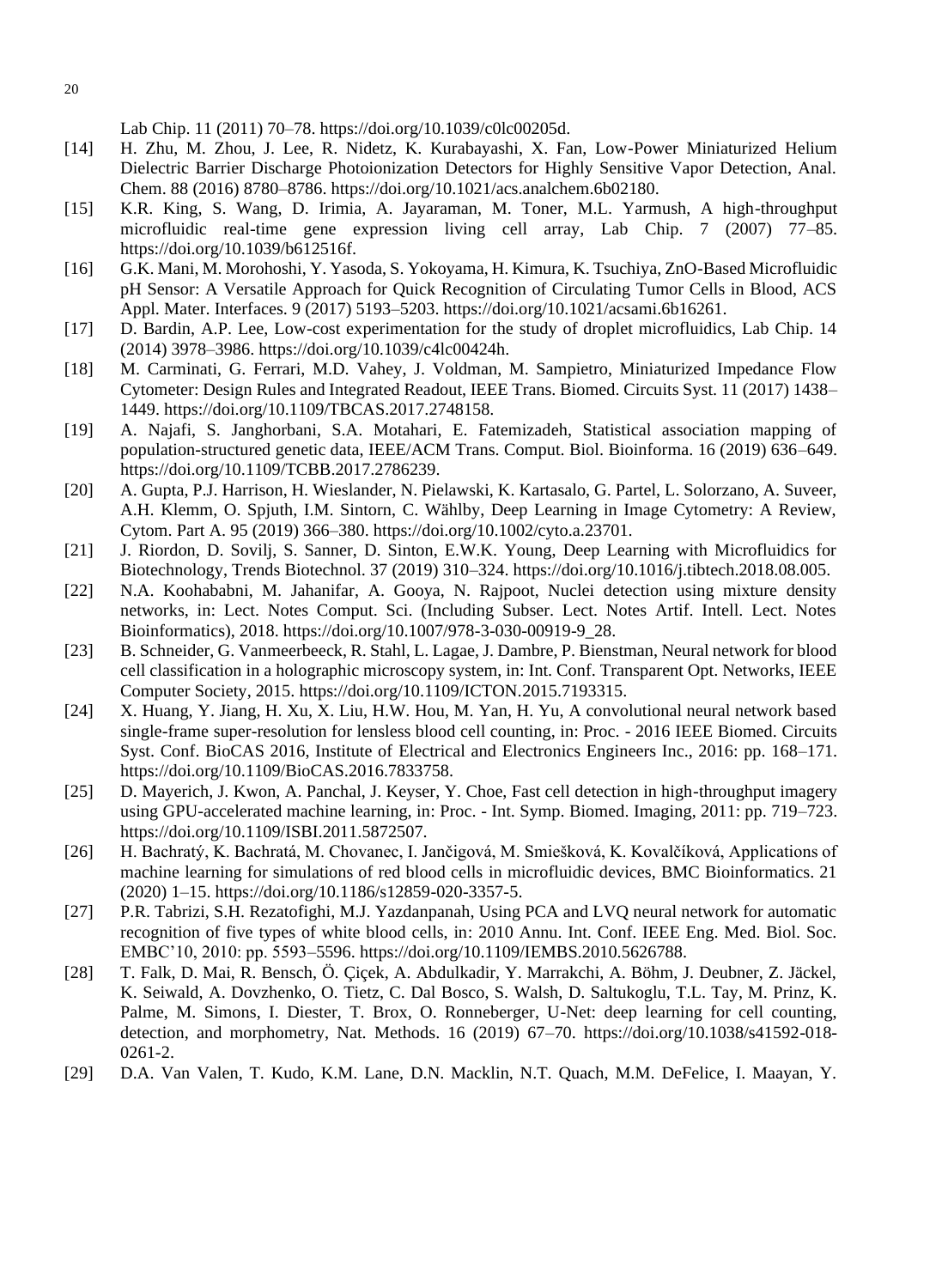Tanouchi, E.A. Ashley, M.W. Covert, Deep Learning Automates the Quantitative Analysis of Individual Cells in Live-Cell Imaging Experiments, PLOS Comput. Biol. 12 (2016) e1005177. https://doi.org/10.1371/journal.pcbi.1005177.

- [30] Y. Zhang, M. Ouyang, A. Ray, T. Liu, J. Kong, B. Bai, D. Kim, A. Guziak, Y. Luo, A. Feizi, K. Tsai, Z. Duan, X. Liu, D. Kim, C. Cheung, S. Yalcin, H. Ceylan Koydemir, O.B. Garner, D. Di Carlo, A. Ozcan, Computational cytometer based on magnetically modulated coherent imaging and deep learning, Light Sci. Appl. 8 (2019) 2047–7538. https://doi.org/10.1038/s41377-019-0203-5.
- [31] S.U. Akram, J. Kannala, L. Eklund, J. Heikkilä, Cell segmentation proposal network for microscopy image analysis, in: Lect. Notes Comput. Sci. (Including Subser. Lect. Notes Artif. Intell. Lect. Notes Bioinformatics), Springer Verlag, 2016: pp. 21–29. https://doi.org/10.1007/978-3-319-46976-8\_3.
- [32] T. Xia, R. Jiang, Y.Q. Fu, N. Jin, Automated Blood Cell Detection and Counting via Deep Learning for Microfluidic Point-of-Care Medical Devices, in: IOP Conf. Ser. Mater. Sci. Eng., Institute of Physics Publishing, 2019: p. 012048. https://doi.org/10.1088/1757-899X/646/1/012048.
- [33] S. Yang, B. Fang, W. Tang, X. Wu, J. Qian, W. Yang, Faster R-CNN based microscopic cell detection, in: 2017 Int. Conf. Secur. Pattern Anal. Cybern. SPAC 2017, Institute of Electrical and Electronics Engineers Inc., 2018: pp. 345–350. https://doi.org/10.1109/SPAC.2017.8304302.
- [34] M. Xu, D.P. Papageorgiou, S.Z. Abidi, M. Dao, H. Zhao, G.E. Karniadakis, A deep convolutional neural network for classification of red blood cells in sickle cell anemia, PLOS Comput. Biol. 13 (2017) e1005746. https://doi.org/10.1371/journal.pcbi.1005746.
- [35] B. Turan, T. Masuda, W. Lei, A.M. Noor, K. Horio, T.I. Saito, Y. Miyata, F. Arai, A pillar-based microfluidic chip for T-cells and B-cells isolation and detection with machine learning algorithm, ROBOMECH J. 5 (2018) 1–9. https://doi.org/10.1186/s40648-018-0124-8.
- [36] X. Long, L. Cleveland, Y. Lawrence Yao, Automatic detection of unstained viable cells in bright field images using a support vector machine with an improved training procedure, Comput. Biol. Med. 36 (2006) 339–362. https://doi.org/10.1016/j.compbiomed.2004.12.002.
- [37] F. Uslu, K. Icoz, K. Tasdemir, B. Yilmaz, Automated quantification of immunomagnetic beads and leukemia cells from optical microscope images, Biomed. Signal Process. Control. 49 (2019) 473–482. https://doi.org/10.1016/j.bspc.2019.01.002.
- [38] J. Guo, Z. Chen, Y.-L. Ban, Y. Kang, Precise Enumeration of Circulating Tumor Cells Using Support Vector Machine Algorithm on a Microfluidic Sensor, IEEE Trans. Emerg. Top. Comput. 5 (2014) 518– 525. https://doi.org/10.1109/tetc.2014.2335539.
- [39] M.M. Amin, S. Kermani, A. Talebi, M.G. Oghli, Recognition of acute lymphoblastic leukemia cells in microscopic images using k-means clustering and support vector machine classifier, J. Med. Signals Sens. 5 (2015) 49–58. https://doi.org/10.4103/2228-7477.150428.
- [40] H. Wang, H.C. Koydemir, Y. Qiu, B. Bai, Y. Zhang, Y. Jin, S. Tok, E.C. Yilmaz, E. Gumustekin, Y. Rivenson, A. Ozcan, Early-detection and classification of live bacteria using time-lapse coherent imaging and deep learning, Light Sci. Appl. 9 (2020). https://doi.org/10.1038/s41377-020-00358-9.
- [41] B. Guo, C. Lei, H. Kobayashi, T. Ito, Y. Yalikun, Y. Jiang, Y. Tanaka, Y. Ozeki, K. Goda, Highthroughput, label-free, single-cell, microalgal lipid screening by machine-learning-equipped optofluidic time-stretch quantitative phase microscopy, Cytom. Part A. 91 (2017) 494–502. time-stretch quantitative phase microscopy, Cytom. Part A. 91 https://doi.org/10.1002/cyto.a.23084.
- [42] X. Huang, J. Guo, X. Wang, M. Yan, Y. Kang, H. Yu, A Contact-Imaging Based Microfluidic Cytometer with Machine-Learning for Single-Frame Super-Resolution Processing, PLoS One. 9 (2014) e104539. https://doi.org/10.1371/journal.pone.0104539.
- [43] X. Huang, X. Wang, M. Yan, H. Yu, A robust recognition error recovery for micro-flow cytometer by machine-learning enhanced single-frame super-resolution processing, Integration. 51 (2015) 208–218. https://doi.org/10.1016/j.vlsi.2014.07.004.
- [44] I. Constantinou, M. Jendrusch, T. Aspert, F. Görlitz, A. Schulze, G. Charvin, M. Knop, Self-Learning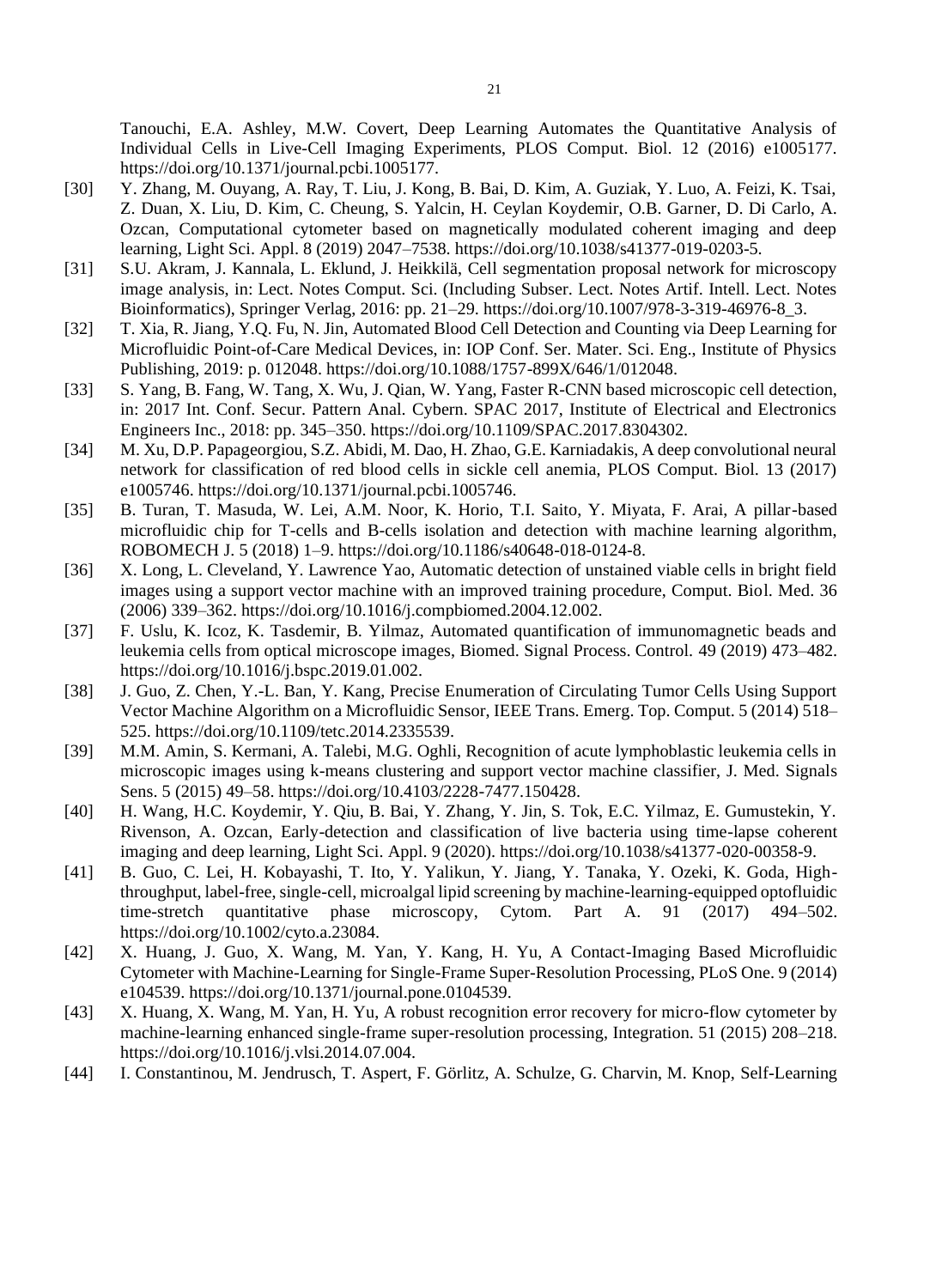Microfluidic Platform for Single-Cell Imaging and Classification in Flow, Micromachines. 10 (2019) 311. https://doi.org/10.3390/mi10050311.

- [45] K.S. Kalmady, A.S. Kamath, G. Gopakumar, G.R.K.S. Subrahmanyam, S.S. Gorthi, Improved Transfer Learning through Shallow Network Embedding for Classification of Leukemia Cells, in: 2017 9th Int. Conf. Adv. Pattern Recognition, ICAPR 2017, Institute of Electrical and Electronics Engineers Inc., 2018: pp. 127–132. https://doi.org/10.1109/ICAPR.2017.8593186.
- [46] B. Yang Yu, C. Elbuken, C.L. Ren, J.P. Huissoon, Image processing and classification algorithm for yeast cell morphology in a microfluidic chip, J. Biomed. Opt. 16 (2011) 066008. https://doi.org/10.1117/1.3589100.
- [47] M.C. Su, C.Y. Cheng, P.C. Wang, A neural-network-based approach to white blood cell classification, Sci. World J. 2014 (2014). https://doi.org/10.1155/2014/796371.
- [48] T. Go, H. Byeon, S.J. Lee, Label-free sensor for automatic identification of erythrocytes using digital in-line holographic microscopy and machine learning, Biosens. Bioelectron. 103 (2018) 12–18. https://doi.org/10.1016/j.bios.2017.12.020.
- [49] X. Huang, Y. Jiang, X. Liu, H. Xu, Z. Han, H. Rong, H. Yang, M. Yan, H. Yu, Machine Learning Based Single-Frame Super-Resolution Processing for Lensless Blood Cell Counting, Sensors. 16 (2016) 1836. https://doi.org/10.3390/s16111836.
- [50] X. Huang, H. Yu, X. Liu, Y. Jiang, M. Yan, A single-frame superresolution algorithm for lab-on-a-chip lensless microfluidic imaging, IEEE Des. Test. 32 (2015) 32–40. https://doi.org/10.1109/MDAT.2015.2424418.
- [51] D.K. Singh, C.C. Ahrens, W. Li, S.A. Vanapalli, Label-free, high-throughput holographic screening and enumeration of tumor cells in blood, Lab Chip. 17 (2017) 2920–2932. https://doi.org/10.1039/c7lc00149e.
- [52] Y. Mao, Z. Yin, J.M. Schober, Iteratively training classifiers for circulating tumor cell detection, in: Proc. - Int. Symp. Biomed. Imaging, IEEE Computer Society, 2015: pp. 190–194. https://doi.org/10.1109/ISBI.2015.7163847.
- [53] Y.J. Heo, D. Lee, J. Kang, K. Lee, W.K. Chung, Real-time Image Processing for Microscopy-based Label-free Imaging Flow Cytometry in a Microfluidic Chip, Sci. Rep. 7 (2017) 790–784. https://doi.org/10.1038/s41598-017-11534-0.
- [54] G. Soldati, F. Del Ben, G. Brisotto, E. Biscontin, M. Bulfoni, A. Piruska, A. Steffan, M. Turetta, V. Della Mea, Microfluidic droplets content classification and analysis through convolutional neural networks in a liquid biopsy workflow, Am. J. Transl. Res. 10 (2018) 4004–4016. www.ajtr.org (accessed October 30, 2020).
- [55] Y. Li, A. Mahjoubfar, C.L. Chen, K.R. Niazi, L. Pei, B. Jalali, Deep Cytometry: Deep learning with Real-time Inference in Cell Sorting and Flow Cytometry, Sci. Rep. 9 (2019) 11088. https://doi.org/10.1038/s41598-019-47193-6.
- [56] G. Gopakumar, K. Hari Babu, D. Mishra, S.S. Gorthi, G.R.K. Sai Subrahmanyam, Cytopathological image analysis using deep-learning networks in microfluidic microscopy, J. Opt. Soc. Am. A. 34 (2017) 111. https://doi.org/10.1364/josaa.34.000111.
- [57] E. Glushkova, V. Glushkov, Quantitative evaluation of blood cells using a neural network on a microfluidic chip, in: IOP Conf. Ser. Mater. Sci. Eng., Institute of Physics Publishing, 2018: p. 012141. https://doi.org/10.1088/1757-899X/420/1/012141.
- [58] B. Schneider, G. Vanmeerbeeck, R. Stahl, L. Lagae, P. Bienstman, Using neural networks for highspeed blood cell classification in a holographic-microscopy flow-cytometry system, in: D.L. Farkas, D. V. Nicolau, R.C. Leif (Eds.), Imaging, Manip. Anal. Biomol. Cells, Tissues XIII, SPIE, 2015: p. 93281F. https://doi.org/10.1117/12.2079436.
- [59] C.L. Chen, A. Mahjoubfar, L.C. Tai, I.K. Blaby, A. Huang, K.R. Niazi, B. Jalali, Deep Learning in Label-free Cell Classification, Sci. Rep. 6 (2016) 1–16. https://doi.org/10.1038/srep21471.

22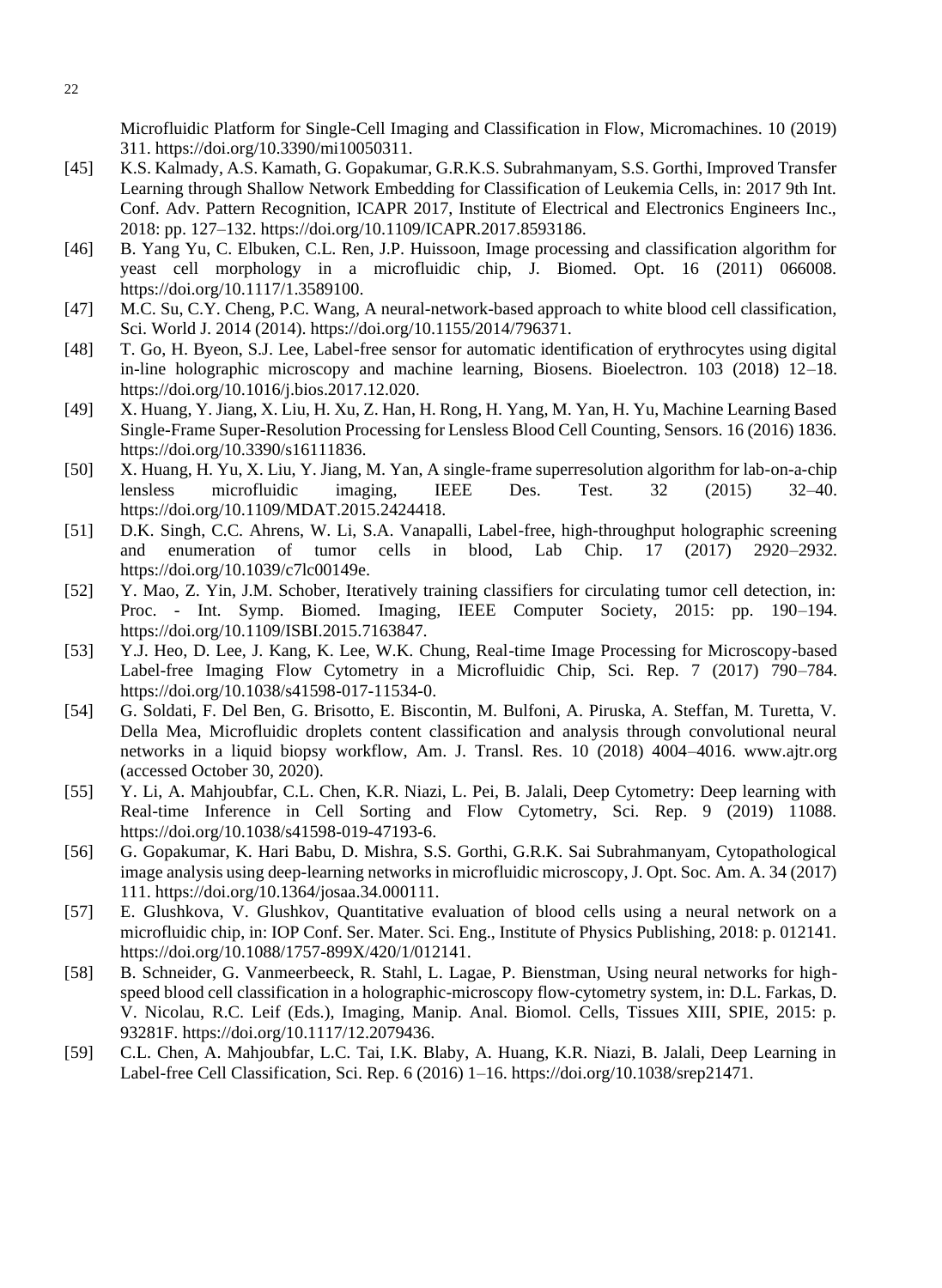- [60] B.S. Ko, Y.F. Wang, J.L. Li, C.C. Li, P.F. Weng, S.C. Hsu, H.A. Hou, H.H. Huang, M. Yao, C.T. Lin, J.H. Liu, C.H. Tsai, T.C. Huang, S.J. Wu, S.Y. Huang, W.C. Chou, H.F. Tien, C.C. Lee, J.L. Tang, Clinically validated machine learning algorithm for detecting residual diseases with multicolor flow cytometry analysis in acute myeloid leukemia and myelodysplastic syndrome, EBioMedicine. 37 (2018) 91–100. https://doi.org/10.1016/j.ebiom.2018.10.042.
- [61] Y. Fu, Q. Zhou, Q. Liu, L. Tao, X. Wei, Photoacoustic signal classification for in vivo photoacoustic flow cytometry based on support vector machine, in: Q. Luo, X. Li, Y. Tang, Y. Gu, D. Zhu (Eds.), Opt. Heal. Care Biomed. Opt. IX, SPIE, 2019: p. 89. https://doi.org/10.1117/12.2537481.
- [62] M. Lin, Q. Liu, C. Liu, X. Qiao, C. Shao, X. Su, Label-free light-sheet microfluidic cytometry for the automatic identification of senescent cells, Biomed. Opt. Express. 9 (2018) 1692. https://doi.org/10.1364/boe.9.001692.
- [63] J. Toedling, P. Rhein, R. Ratel, L. Karawajew, R. Spang, Automated in-silico detection of cell populations in flow cytometry readouts and its application to leukemia disease monitoring, BMC Bioinformatics. 7 (2006) 1–11. https://doi.org/10.1186/1471-2105-7-282.
- [64] K. de Haan, H. Ceylan Koydemir, Y. Rivenson, D. Tseng, E. Van Dyne, L. Bakic, D. Karinca, K. Liang, M. Ilango, E. Gumustekin, A. Ozcan, Automated screening of sickle cells using a smartphone-based microscope and deep learning, Npj Digit. Med. 3 (2020) 1–9. https://doi.org/10.1038/s41746-020-0282 y.
- [65] H.C. Koydemir, S. Feng, K. Liang, R. Nadkarni, P. Benien, A. Ozcan, Comparison of supervised machine learning algorithms for waterborne pathogen detection using mobile phone fluorescence microscopy, Nanophotonics. 6 (2017) 731–741. https://doi.org/10.1515/nanoph-2017-0001.
- [66] C. Honrado, J.S. McGrath, R. Reale, P. Bisegna, N.S. Swami, F. Caselli, A neural network approach for real-time particle/cell characterization in microfluidic impedance cytometry, Anal. Bioanal. Chem. 412 (2020) 3835–3845. https://doi.org/10.1007/s00216-020-02497-9.
- [67] Y. Zhao, K. Wang, D. Chen, B. Fan, Y. Xu, Y. Ye, J. Wang, J. Chen, C. Huang, Development of microfluidic impedance cytometry enabling the quantification of specific membrane capacitance and cytoplasm conductivity from 100,000 single cells, Biosens. Bioelectron. 111 (2018) 138–143. https://doi.org/10.1016/j.bios.2018.04.015.
- [68] D. Yang, Y. Zhou, Y. Zhou, J. Han, Y. Ai, Biophysical phenotyping of single cells using a differential multiconstriction microfluidic device with self-aligned 3D electrodes, Biosens. Bioelectron. 133 (2019) 16–23. https://doi.org/10.1016/j.bios.2019.03.002.
- [69] Y. Zheng, E. Shojaei-Baghini, C. Wang, Y. Sun, Microfluidic characterization of specific membrane capacitance and cytoplasm conductivity of single cells, Biosens. Bioelectron. 42 (2013) 496–502. https://doi.org/10.1016/j.bios.2012.10.081.
- [70] Y. Zhao, D. Chen, Y. Luo, H. Li, B. Deng, S. Bin Huang, T.K. Chiu, M.H. Wu, R. Long, H. Hu, X. Zhao, W. Yue, J. Wang, J. Chen, A microfluidic system for cell type classification based on cellular size-independent electrical properties, Lab Chip. 13 (2013) 2272–2277. https://doi.org/10.1039/c3lc41361f.
- [71] Y. Zheng, E. Shojaei-Baghini, A. Azad, C. Wang, Y. Sun, High-throughput biophysical measurement of human red blood cells, Lab Chip. 12 (2012) 2560–2567. https://doi.org/10.1039/c2lc21210b.
- [72] K. Joshi, A. Javani, J. Park, V. Velasco, B. Xu, O. Razorenova, R. Esfandyarpour, A Machine Learning‐ Assisted Nanoparticle‐Printed Biochip for Real‐Time Single Cancer Cell Analysis, Adv. Biosyst. (2020) 2000160. https://doi.org/10.1002/adbi.202000160.
- [73] K. Ahuja, G.M. Rather, Z. Lin, J. Sui, P. Xie, T. Le, J.R. Bertino, M. Javanmard, Toward point-of-care assessment of patient response: a portable tool for rapidly assessing cancer drug efficacy using multifrequency impedance cytometry and supervised machine learning, Microsystems Nanoeng. 5 (2019) 1–11. https://doi.org/10.1038/s41378-019-0073-2.
- [74] H. Song, Y. Wang, J.M. Rosano, B. Prabhakarpandian, C. Garson, K. Pant, E. Lai, A microfluidic